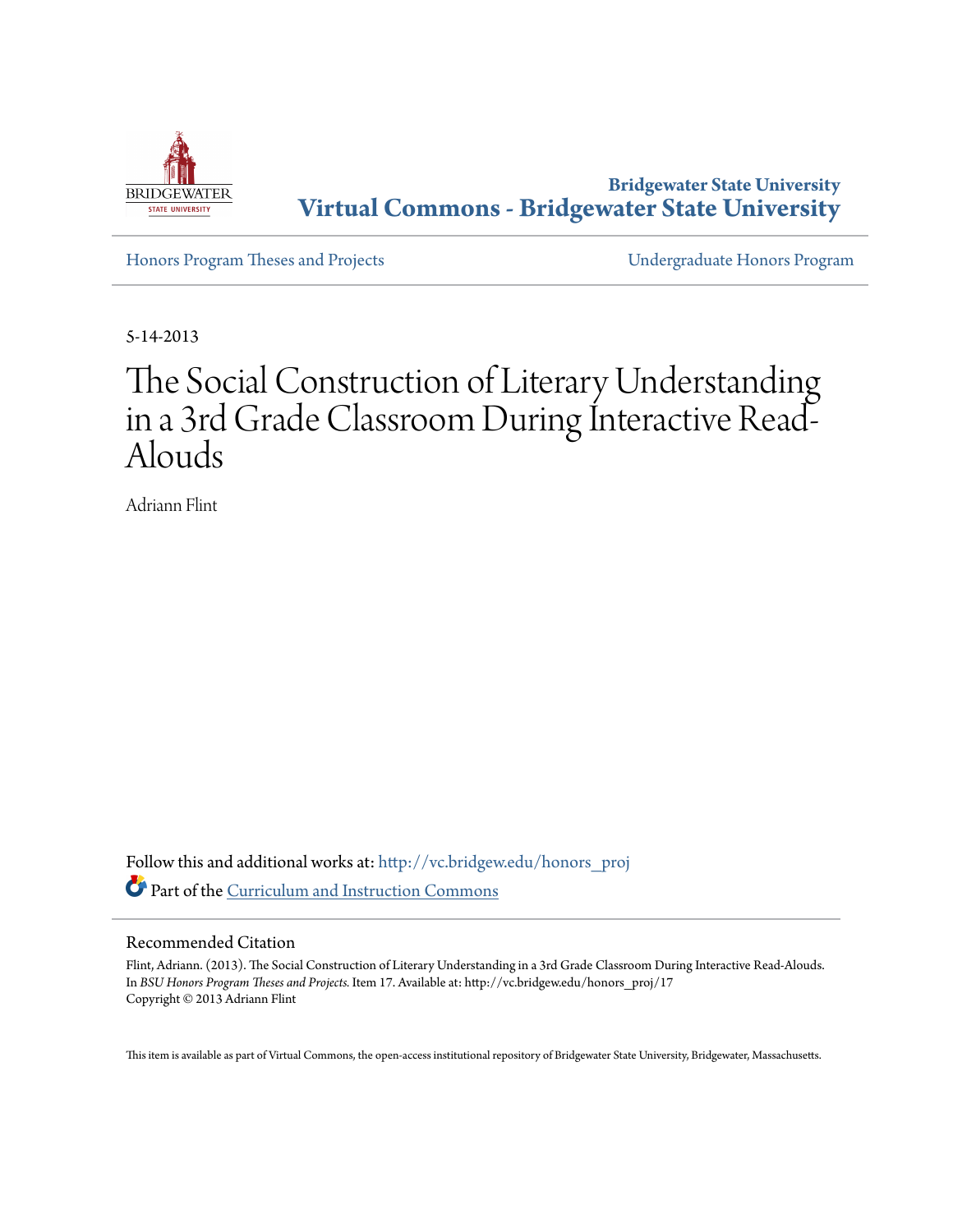# The Social Construction of Literary Understanding in a 3<sup>rd</sup> Grade Classroom During Interactive Read-Alouds

Adriann Flint

Submitted in Partial Completion of the

Requirements for Commonwealth Honors in Elementary Education

Bridgewater State University

May 14, 2013

Dr. Jenn Manak. Thesis Director Dr. Patricia Emmons, Committee Member Dr. Nicole Glen, Committee Member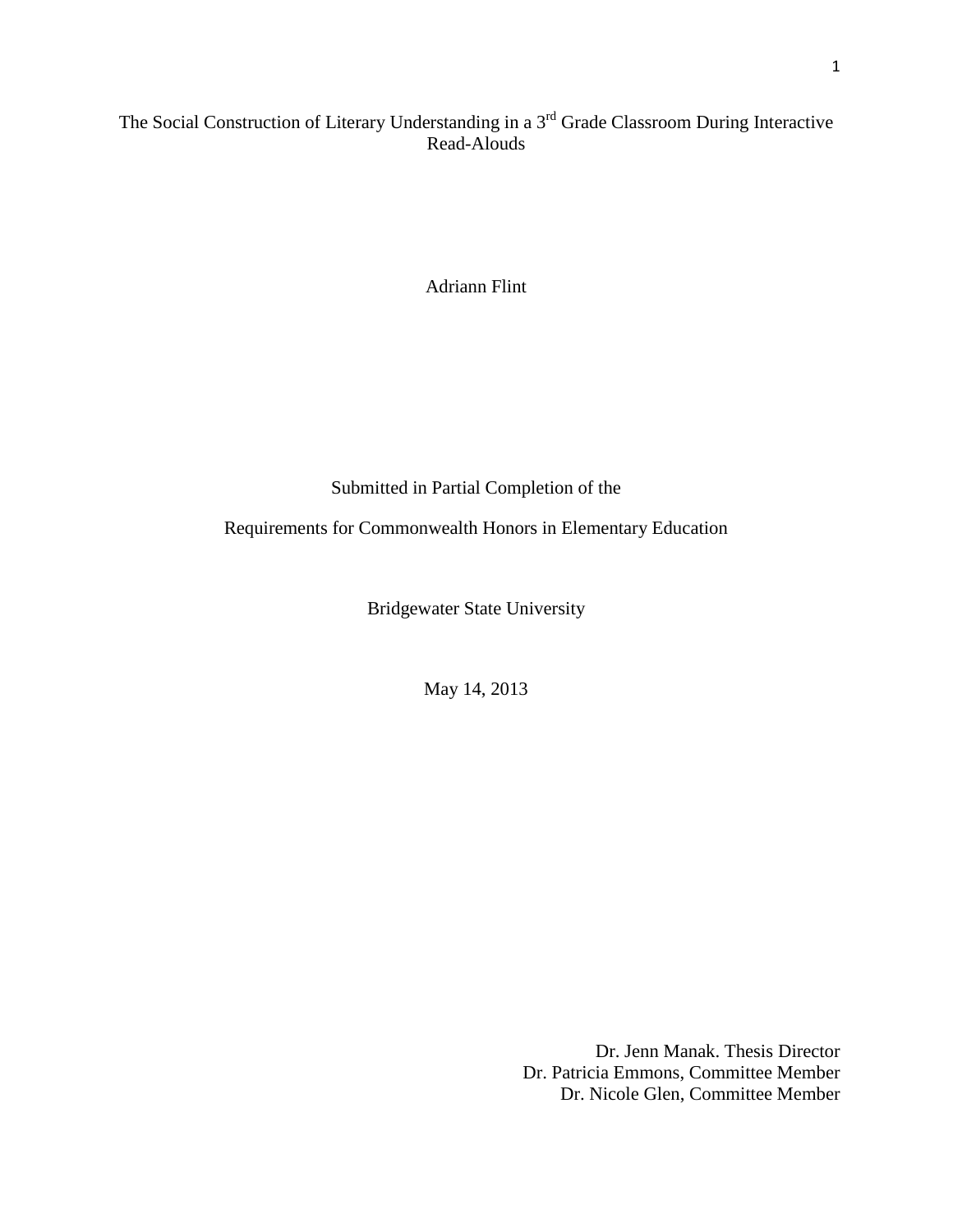#### **Introduction**

Read-alouds are a commonly used tool in elementary classrooms. Teachers read aloud for a variety of purposes, including helping students to better understand a topic, promoting students' enjoyment of reading, examining an author's craft, and developing students' literary understanding. There are two main types of read-alouds that are used in classrooms: traditional read-alouds and interactive read-alouds. Traditional read-alouds include a text being read by the teacher to the class with little student participation during the reading, but an in-depth, or grand conversation about the book at the end of the reading instead (Eeds & Wells, 1989). The second type of read-aloud, interactive read-alouds, are different in that the students and teacher converse during the read-aloud, and the students are encouraged to make comments and discuss the text during the reading (Barrentine, 1996). An interactive read-aloud includes the teacher encouraging "the children to interact verbally with the text, peers, and the teacher during book reading" as well as the teacher asking "questions throughout the reading that enhance meaning construction" (Barrentine, 1996). Interactive read-alouds are useful because they help students vocalize and discuss their questions and thoughts while the book is being read-aloud, instead of having to wait and add their comments at the end of the reading (Barrentine, 1994; Fisher, Flood, Lapp, and Frey, 2004). These interactions during read-alouds have been shown to help develop students' literary understanding and meaning making or comprehension (Sipe 2000a, 2000b, 2001, 2008). Read-alouds can be conducted simply to increase a love of reading, but they are also sometimes used during writing instruction in order to provide students with an example of a mentor text. Students can then create their own work using methods and ideas from the mentor text that has been read aloud.

According to Fisher, Flood, Lapp, and Frey, (2004) there are several characteristics of effective read-alouds. First, the chosen book must be developmentally, socially, and emotionally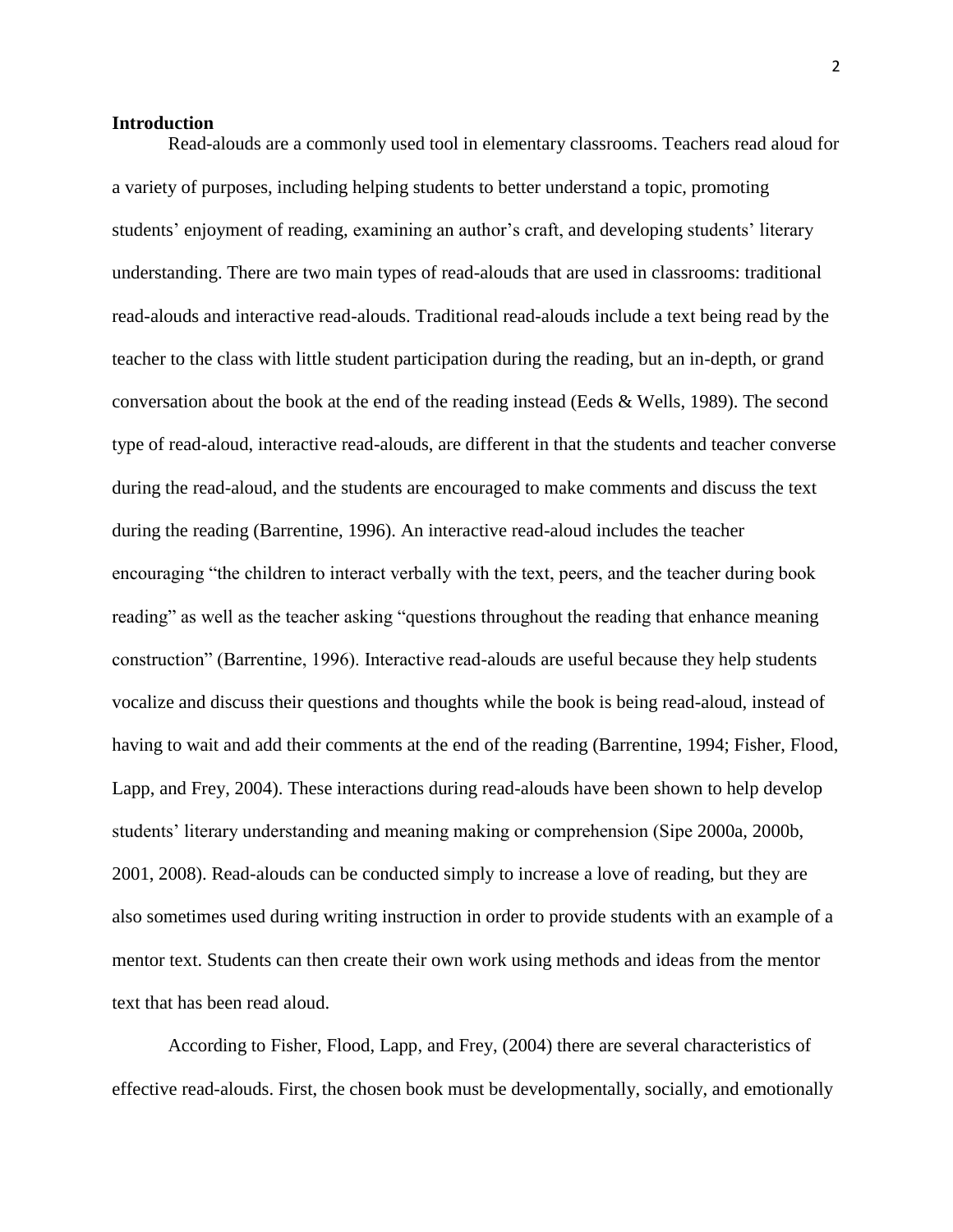appropriate. Secondly, the teacher should practice reading the book so that the story can be read emphatically and fluently. A purpose for the read-aloud must be established, and the teacher may stop occasionally to ask the students questions regarding the storyline and their thoughts or feelings about it. Finally, during the reading, connections must be made between the text and other reading and writing activities (Fisher, Flood, Lapp, and Frey, 2004). Teachers conducting interactive read-alouds should carefully find a balance between the amount of reading and discussing, and should be careful to keep students' conversations related to the story or topic.

Literary scholars have been in favor of interactive conversation during read-alouds for many years. In her book *Literature as Exploration*, Rosenblatt (1938) discusses the way in which readers approach stories differently and introduces reader response theory. Previously, it had been assumed that every text had one correct interpretation, but Rosenblatt made it clear that books can often be interpreted differently because everyone approaches stories from their own lives and experiences. She explains that "the same text will have a very different meaning and value to use at different times or under different circumstances" and there is not one correct interpretation (Rosenblatt, 1938, p. 34). This connects to the transactions that occur while someone is reading. Every person approaches each text differently, but as they read their interpretations vary as well. According to Rosenblatt, every person approaches a text "with certain expectations" about what is to come, but as the story unfolds their interpretations and hypotheses will vary (1938, p. 26). This explains "why meaning is not 'in' the text or 'in' the reader" but instead that both are "essential to the transactional process of meaning making" (Rosenblatt, 1938, p. 27). In addition to reader response theory and transactions, she also discusses two types of reading: efferent and aesthetic. Efferent reading refers to an individual reading for a practical purpose or to gain information "that will remain when the reading is over"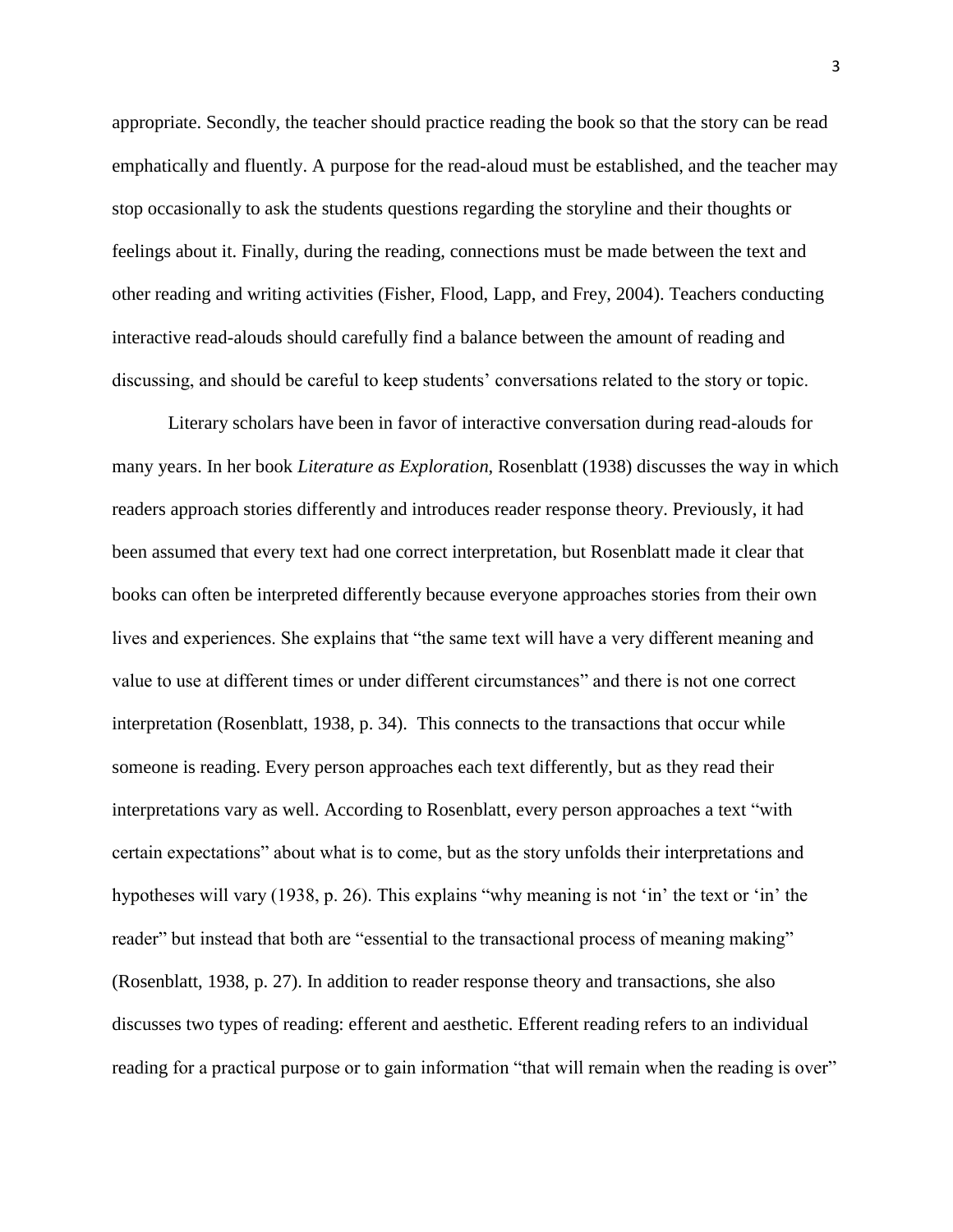(Rosenblatt, 1938, p. 32). Conversely, aesthetic reading is done for pleasure and so that the reader can "'live through' what is being created during the reading." Aesthetic reading is done for the experience and often elicits emotions in the reader (Rosenblatt, 1938, p. 33).

Focusing on children's responses to literature, Sipe (2000a, 2000b, 2001, 2008) conducted naturalistic, qualitative studies on the oral responses of first and second-graders to picturebook read-alouds in order to develop a grounded theory of children's literary understanding. He conducted these studies by observing and recording read-alouds in a class of first and second-graders and analyzing the students' and teacher's oral responses. The interactive read-alouds were analyzed by the conversational turn, which Sinclair and Coulthard define as "everything said by one speaker before another began to speak" (Sipe, 2000, p. 263). Sipe used the constant comparative method (Glaser and Strauss, 1967) to develop categories from the data. He then examined the data further to see how frequently oral responses fell into each category. In doing this, he showed that the students, although very young, were making thoughtful responses and constructing an advanced literary understanding during interactive read-alouds.

Sipe (2000a) laid the foundation for a grounded theory of literary understanding, which states that student's responses during interactive read-alouds fall into one of five conceptual categories. These categories for student responses are: analytical responses, intertextual responses, personal responses, transparent responses, and performative responses. Throughout the read-aloud, these responses interact with each other and at times, the lines can blur between the categories. Within Sipe's (2000a, 2008) study, over 70% of student responses fell into the Analytical category. The Analytical category consists of all oral responses in which the students treat the text as an item to be analyzed and interpreted. This category also included responses in which the students made narrative meaning. The second category consists of intertextual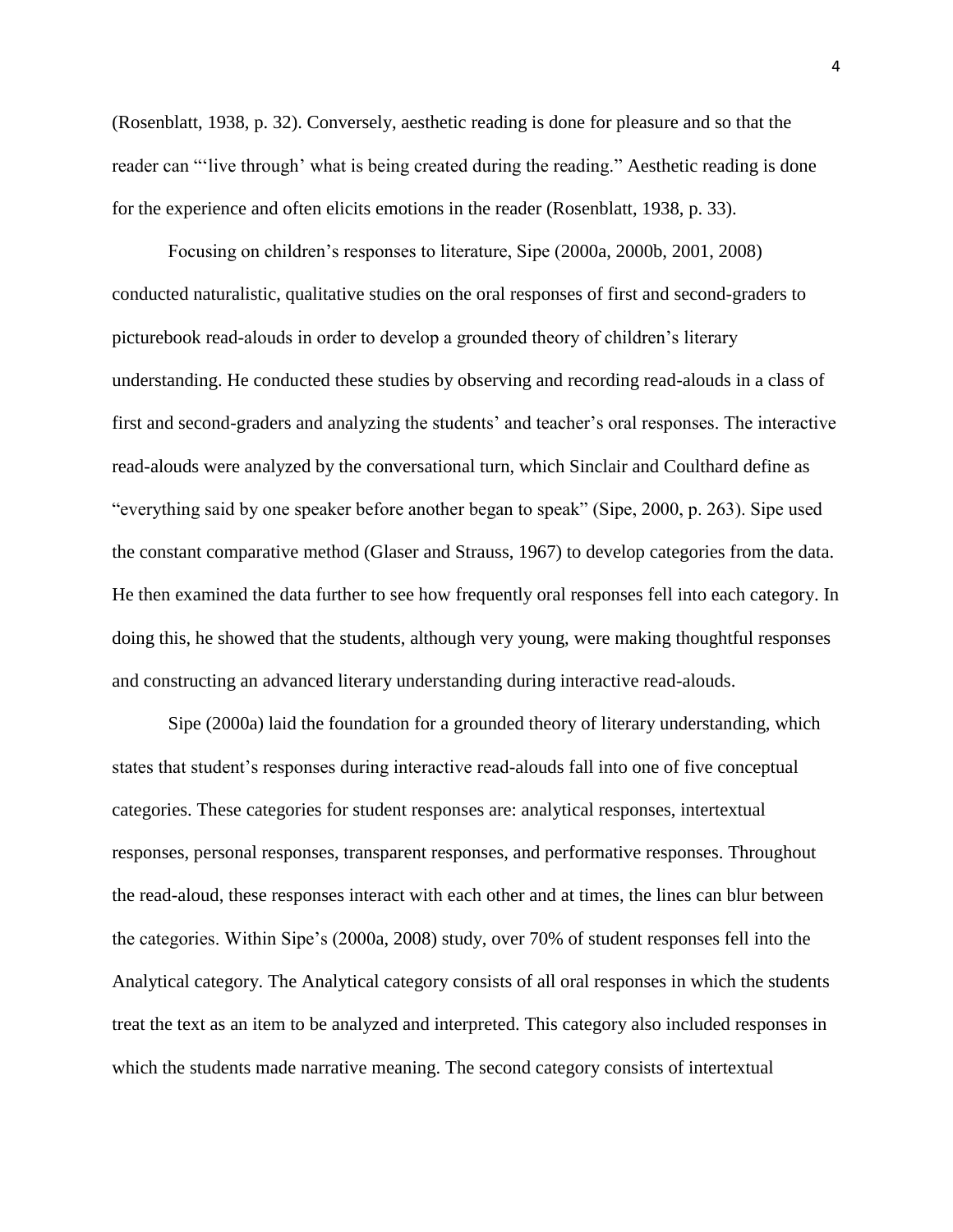responses and these made up 10% of his data. These are responses that connect the text that is being read to a text that the students have previously read or experienced, as well as connections that students made to television programs, videos, movies, or similar media. The third category, personal responses, also consisted of 10% of the data and includes conversational turns that connect the text to students' own lives or their life experiences to better understand the text. Sipe found that these responses occurred either from text-to-life or from life-to-text and show that the students are using the text to better understand their own lives. According to Sipe, transparent responses, the fourth category, are rare since they often only scratch the surface of what is going on inside of a student's head. Transparent responses only made up 2% of the conversational turns within Sipe's study. These responses show that the student has temporarily entered the world of the story and is reacting to it as though they are taking part in the story. The final category, performative responses, which were also not very common, only made up 5% of the data. Performative responses show that the student has taken the text they are listening to and using it for their own purposes, such as to entertain their classmates (Sipe, 2000a, 2001, 2008).

According to Sipe (2008), these five student response categories can then be separated into three impulses. These impulses are the Hermeneutic Impulse, the Personalizing Impulse and the Aesthetic Impulse. The Hermeneutic Impulse includes the students' analytical and intertextual responses because these responses show that the students are trying to understand the text being read to them. The Personalizing Impulse includes students' personal responses. Wanting to personalize a story and use it to help understand one's own life is a basic impulse, so all the personal responses, which attempt to do this, are included in this Personalizing Impulse. The final impulse includes the transparent and performative responses. This is the Aesthetic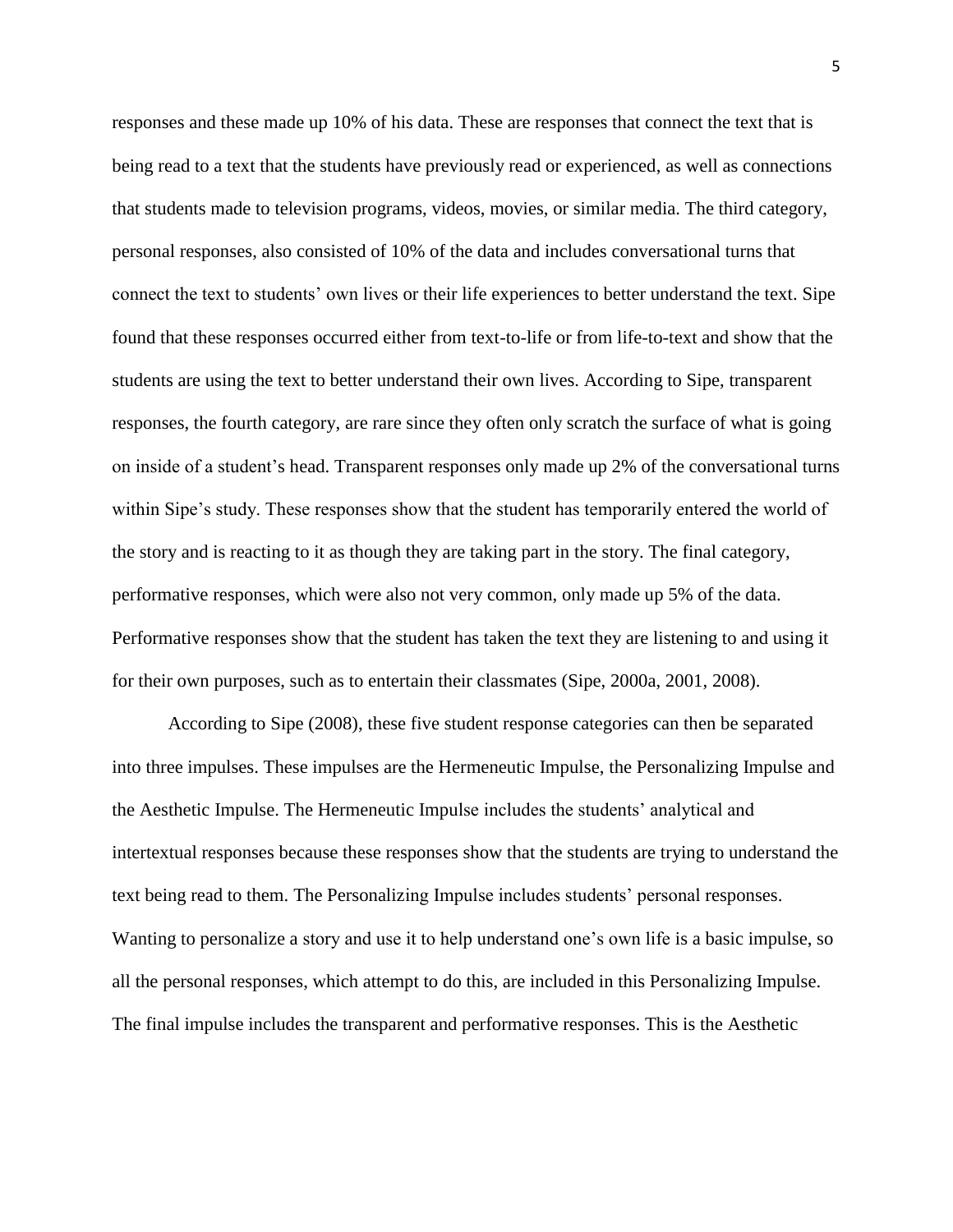Impulse, and it includes conversational turns that were expressive and included attempts to leave the student's own lives and enter the world of the text (Sipe, 2000b, 2008).

Sipe conducted other studies that further attempted to understand interactive read-alouds and how the lines between the categories for student's conversational turns can be blurred. He also dealt more in depth with intertextual responses and analytical responses to see how they differed and compared (2001). Sipe further analyzed intertextual responses made in a first and second-grade classroom and examined the way that students build understandings based on similar stories, such as variations of the same fairytales (2000b). In both of these studies, he calls for further research. Understanding the connection between students' reading and writing as well as studies in other grades are both areas in which Sipe hoped other studies would be conducted (Sipe, 2000b, 2008).

In addition to exploring students' responses during interactive read-alouds, Sipe (2008) also examined the teacher's responses. Teachers leading read-alouds can have a great deal of influence over the way the read-aloud is conducted and how successful it is. Sipe's research led to the creation of five categories for teacher talk. The categories for teacher talk are Reader, Manager and Encourager, Clarifier or Prober, Fellow Wonderer or Speculator, and Extender or Refiner. The Reader category includes any responses when the teacher is reading the text or commenting directly about the book or its parts. Within Sipe's study, over 25% of the teacher conversation fell into the Reader category. The second category, Manager and Encourager, consists of classroom management, calling on children or comments that encourage the children to continue speaking. This category made up over 33% of the teacher's responses in Sipe's study. The third category is Clarifier or Prober, and it includes times when the teacher asks the students for more information or asks questions they already know the answers to regarding the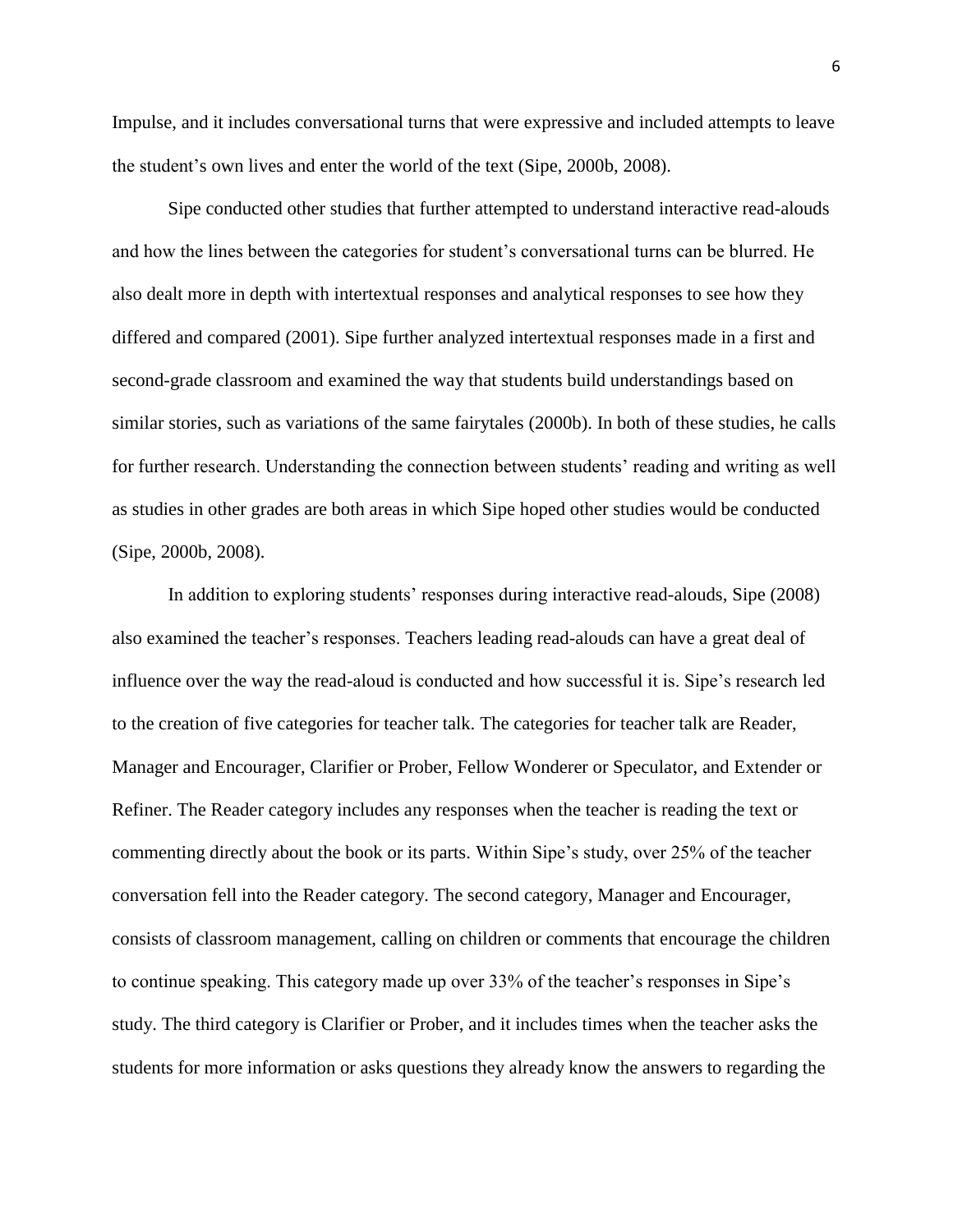text. This category made up 25% of the responses in Sipe's study. The fourth category of teacher talk, Fellow Wonderer or Speculator, happens rarely. These responses occur when the teacher questions things in the text or wonders along with the children as to what may happen. This category only made up 3% of the responses in Sipe's study. The final category of teacher talk is Extender or Refiner. This category includes teachable moments, times when new concepts can be introduced, and times when the teacher helps to continue or clarify a student's thoughts. These responses were also fairly uncommon and only made up 5% of the results in Sipe's study. Teachers' comments during interactive read-alouds can also blur between categories at times. For example, a teacher may both manage the classroom and clarify a student's thoughts within one conversational turn.

There have been many studies on interactive read-alouds, including how teachers can implement them, the characteristics of effective read-alouds (Barrentine, 1994; Fisher, Flood, Lapp, and Frey, 2004), and how a teacher and students construct literary understanding during read-alouds (Sipe, 2000a, 2000b, 2001, 2008). My study focused on further researching the teacher's and students' oral responses that occur during interactive read-alouds directly before writing workshop. Sipe's studies have inspired much of the project I conducted. While there has been a variety of research on interactive read-alouds, no previous studies have been conducted that focus specifically on interactive read-alouds that take place directly before writing workshop. In addition, Sipe's grounded theory focuses on students in first and second-grade classrooms; however, my study was conducted with students in a third-grade classroom. Since the read-alouds in my study were conducted prior to writing workshop, the teacher may have made comments and steered conversations in a way that differed from read-alouds that were conducted independently. By using Sipe's theory of literary understanding to analyze the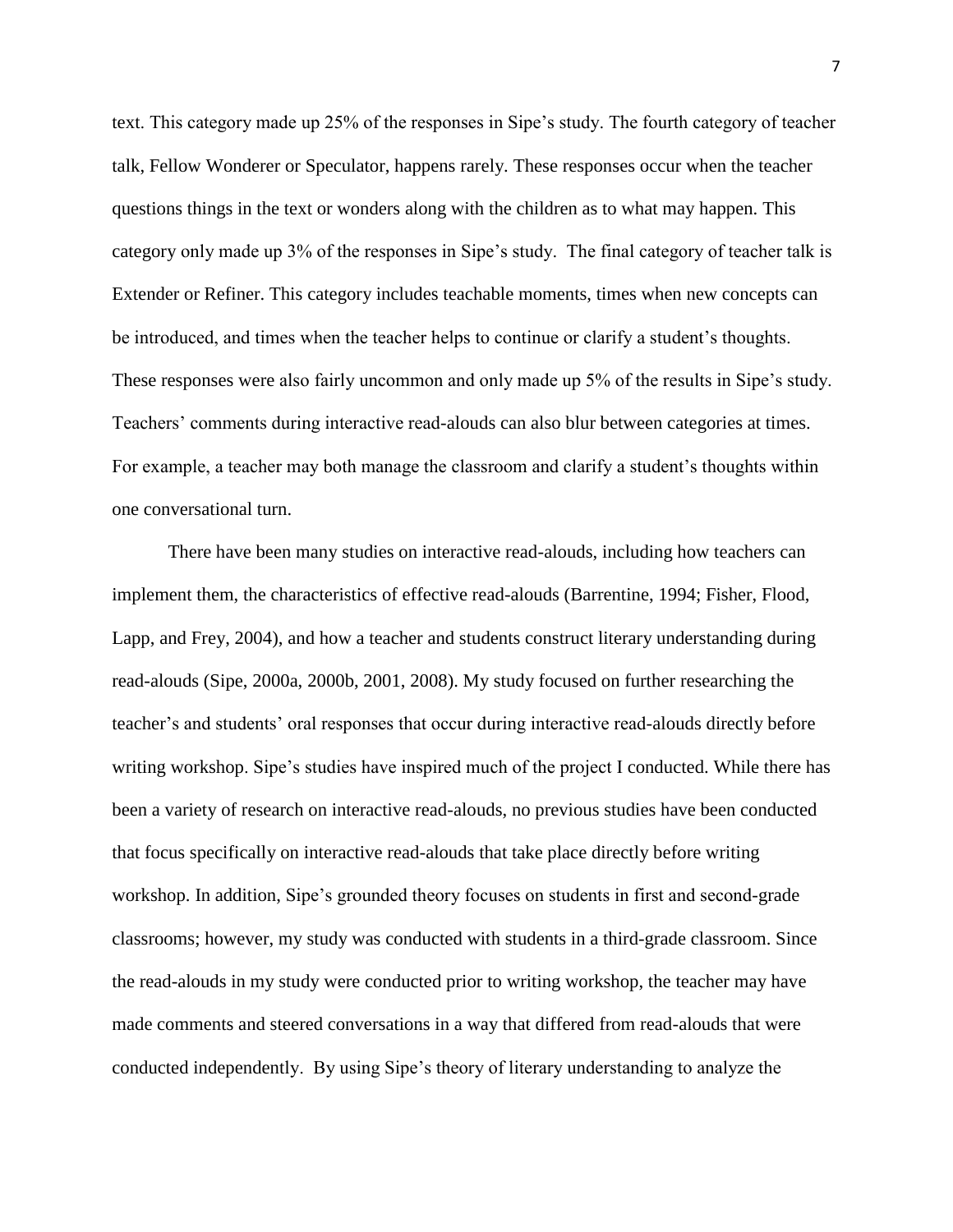transcripts of the read-alouds in my study, I was able to compare the frequency of the conceptual categories within his theory for student and teacher conversational turns. In addition, I was able to determine how Sipe's theory generalizes to different grades. The texts read aloud to the class in my study were shared as mentor texts. The students took part in the read-aloud knowing that they would soon be crafting a piece of writing during writing workshop that may be modeled in some way after the text currently being read aloud. My study investigated the teacher's and students' oral responses during interactive read-alouds specifically read aloud prior to writing workshop and examined how the frequencies of the oral response categories compared to Sipe's study.

#### **Method**

This six-month descriptive, naturalistic study examining third-grade students' social construction of literary understanding was conducted in a third-grade classroom. This classroom was in a public charter school (kindergarten-eighth grade) in an urban school district in a large northeastern city in the United States. The school's curriculum integrated reading and writing, and children's literature shaped their literacy curriculum. The classroom teacher in this study conducted interactive read-alouds at least three times a day. The school also had very high behavioral expectations, which limited behavioral disruptions in the classroom. This classroom was made up of 14 students. There were 10 African American students, 3 Hispanic students, and 1 Asian student. All of the interactive read-alouds examined in this study took place immediately before writing workshop.

The data analyzed in this study consisted of digital recordings of six interactive readalouds and their transcriptions. I analyzed each of the conversation turns, which Sinclair and Coulthard define as "everything said by one speaker before another began to speak" (Sipe,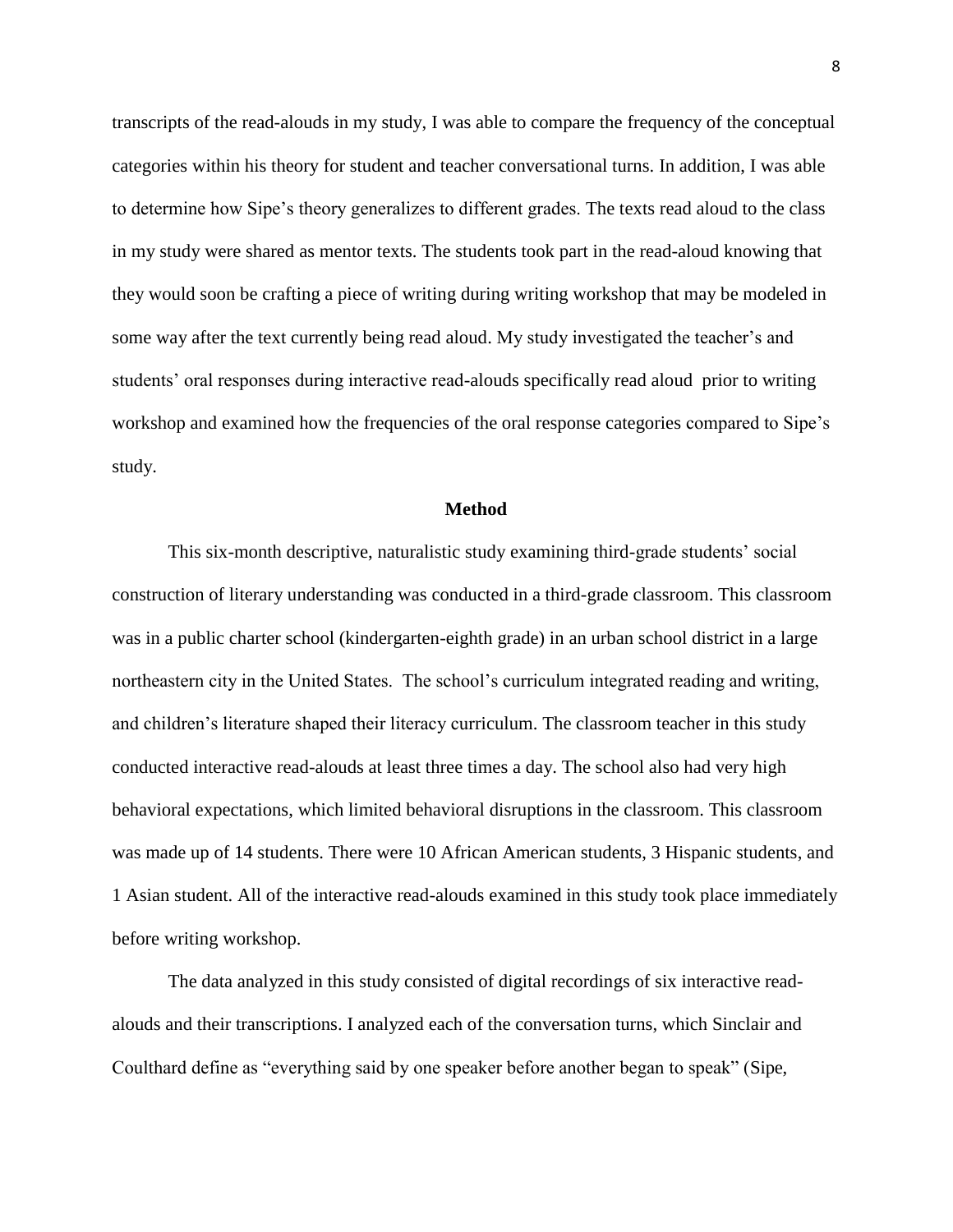2000a, p. 263) using Strauss and Corbin's open coding, axial coding and selective coding, and Glaser and Strauss's constant comparative method (1990). Open coding consisted of breaking down, examining, labeling, comparing, and categorizing the conversational turns according to the five basic conceptual categories for student responses in Sipe's grounded theory of literary understanding. Axial coding helped me to reduce the number of codes, interconnect the codes into broader concepts, and develop subcategories within the initial five conceptual categories of student responses. Using selective coding, I related the subcategories back to the original conceptual categories and analyzed the frequency of the different categories that were found in my study as compared to the frequency in Sipe's study. In addition to my analyzing and coding of the students' oral responses, my mentor also coded the students' responses in order to ensure our inter-rater reliability. Teacher responses were also analyzed using this coding technique and Strauss's constant comparative method (1990).

#### **Findings**

#### **Student Responses**

Within the context of interactive read-alouds prior to writing workshop, I found that some of the frequencies for the conceptual categories of student responses in my study were similar to Sipe's while some were different (Figure 1). In this study, nearly 80% of the students' responses fell into the Analytical category and 14% of the responses were in the Transparent category. The remaining categories, Intertextual, Personal, and Performative each made up less than 10% of the students' oral responses.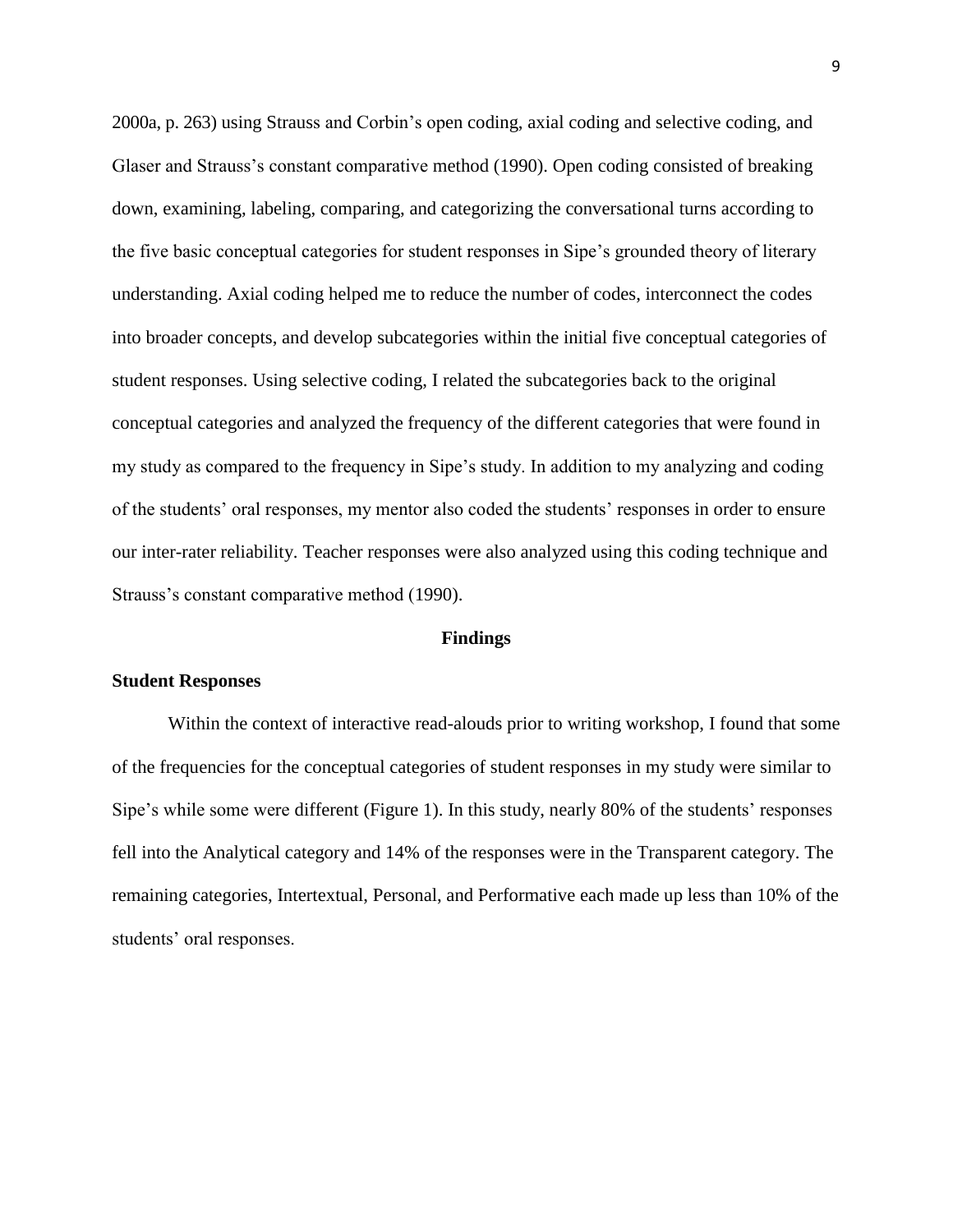| <b>Student Responses</b> |                   |                     |                 |                    |                     |  |  |  |
|--------------------------|-------------------|---------------------|-----------------|--------------------|---------------------|--|--|--|
|                          | <b>Analytical</b> | <b>Intertextual</b> | <b>Personal</b> | <b>Transparent</b> | <b>Performative</b> |  |  |  |
| Sipe's study             | 73%               | 10%                 | 10%             | 2%                 | 5%                  |  |  |  |
| My study                 | 76%               | 6%                  | 1%              | 14%                | 2%                  |  |  |  |

Figure 1. Comparison of students' oral responses during interactive read-alouds in Sipe's study and my study.

# **Analytical Responses**.

Sipe defines analytical responses as those which involve the students making narrative meaning from words and pictures and focusing on interpreting the text (Sipe, 2008). Sipe's analysis of his read-aloud transcripts demonstrated 73% analytical responses while my data resulted in a slightly higher frequency of analytical responses. In my study, 76% of the student responses were analytical. Within the subcategories of the analytical responses, many responses dealt with the students attempting to make narrative meaning, understanding the language of the text, and viewing the picturebook as an object. In a read-aloud of the book *Scarecrow* by Cynthia Rylant (2001), a student commented that he liked how the author was using the word borrowed:

Teacher: Yes, Osahru. We are going to be focused on what Osahru is about to share with us.

Osahru: I like how she kept using *borrowed* so that we remember that it doesn't really matter that the stuff is borrowed that he is happy the way he is.

Teacher: Yeah, it's very interesting. We can certainly learn something from this book of scarecrows that the scarecrow does not mind that he's made up of all borrowed things and that he can't really close his eyes, and all these animals are making their home on him. He's alright with that. He's happy with who he is anyhow. Very interesting.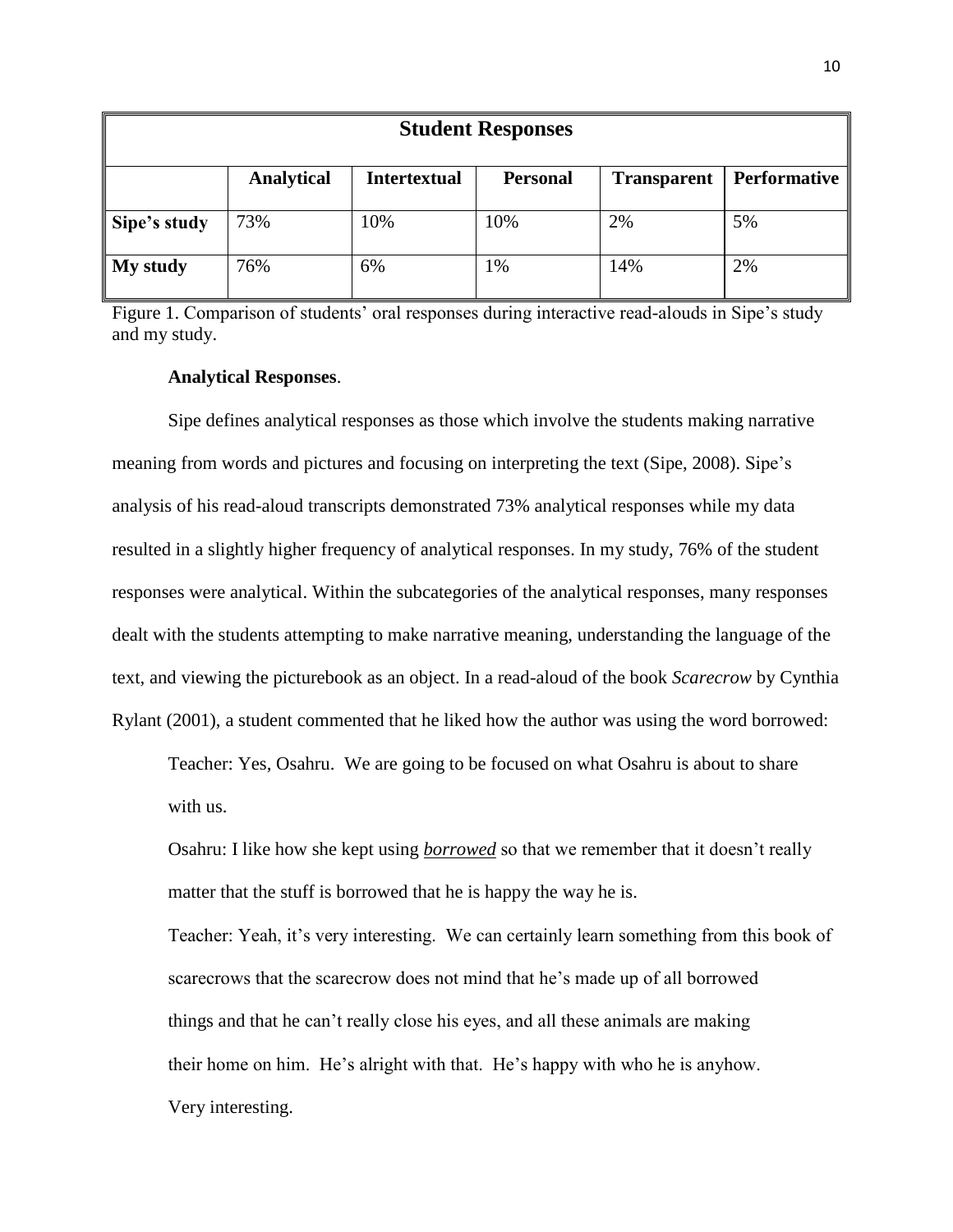This student responded in a way that analyzed the text and attempted to better understand the story. Many other analytical responses also commented on why the author wrote the book in a certain way. In the following example during a read-aloud of *Henry the Dog with No Tail* (Feiffer, 2007), a student commented on the author's decision to use certain punctuation points:

Teacher: Yes, I love the word SCOFFED. What a great verb. It is kind of like…she must have said, (imitating the tone of the character in the book) "I told you that wasn't a REAL tail," she scoffed. See Mark, I just called on Jeremiah and now you're talking which isn't polite to Jeremiah. Go ahead.

Jeremiah: I liked it when she put the exclamation point because it tells you like you saying something really loud.

Teacher: Yeah. It's a FAKE! With lots of excitement, right? Yes.

In both of these examples, as with many analytical responses, the students were responding while analyzing the text and attempting to better understand the story. It is possible that the students' responses often fell into the analytical subcategories of understanding the language of the text and viewing the text as an object because these read-alouds took place before writing workshop. The students were viewing the text as an object to learn from or as a text to mentor their writing, not simply as a reading for enjoyment. This is also shown by the students having no responses that fell into Sipe's Analytical subcategory which focuses on analyzing the illustrations of the text.

## **Intertextual Responses.**

Intertextual responses are responses that show the students are making links to other texts, movies, plays, or other cultural products (Sipe, 2008). Sipe's second category of student responses, Intertextual, consisted of 10% of his total data. This was similar to my study which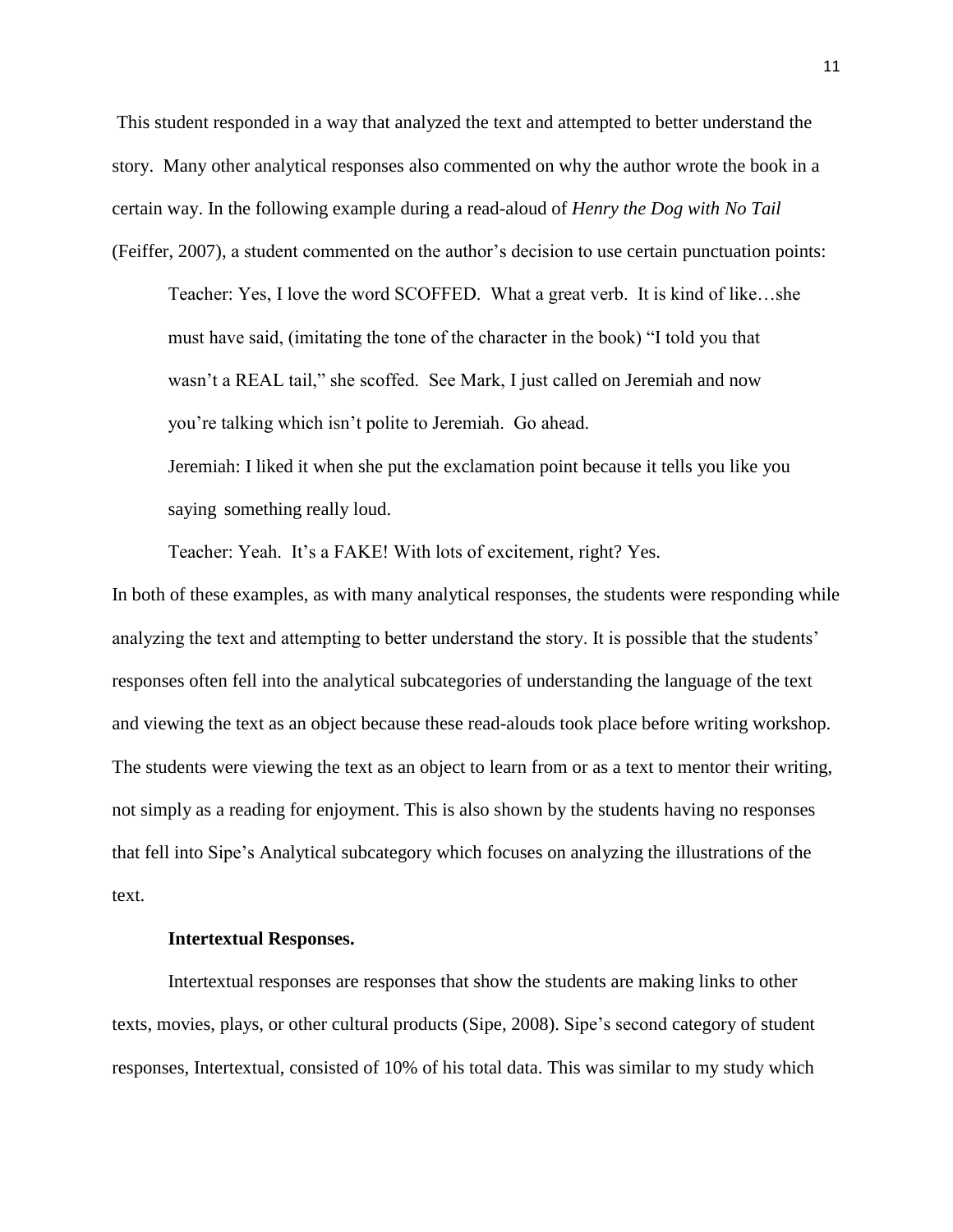found that 6% of the students' responses were intertextual. Within my study, nearly all of the intertextual responses were connections to other stories or books:

Keith: I have a text-to-text. I've got two things. In *Henry…the Dog with No Tail* and *Scarecrow* are both fiction and at the end they both said that they didn't care what they had.

Jeremiah: I agree.

Teacher: They didn't care what they had or didn't have, I agree with you there. I see eye to eye with you. Yes, Nakota.

In this response, the student connects *Henry the Dog with No Tail* (Feiffer, 2007) to another book that had previously been read in class. At other times, they connected the story they were reading to books they had read on their own or to stories that had been read in class during previous grades. For example, in the following excerpt, a student connects the book they were reading, *Spiders* (Gibbons, 2005), to a book they had read previously:

Student: When you were talking about changing its colors, you made me think about adapting.

Teacher: People are thinking about ADAPTING. It has adapted to catch its prey just like we read in *How Animals Adapt.* I'm glad you made that connection.

In this intertextual connection, the student refers back to a text that had a similar theme to the book they were currently reading and made a connection through the word *adapting*. This is indicative of the intertextual connections in our study, as they most often connected the text currently being read to other works of literature.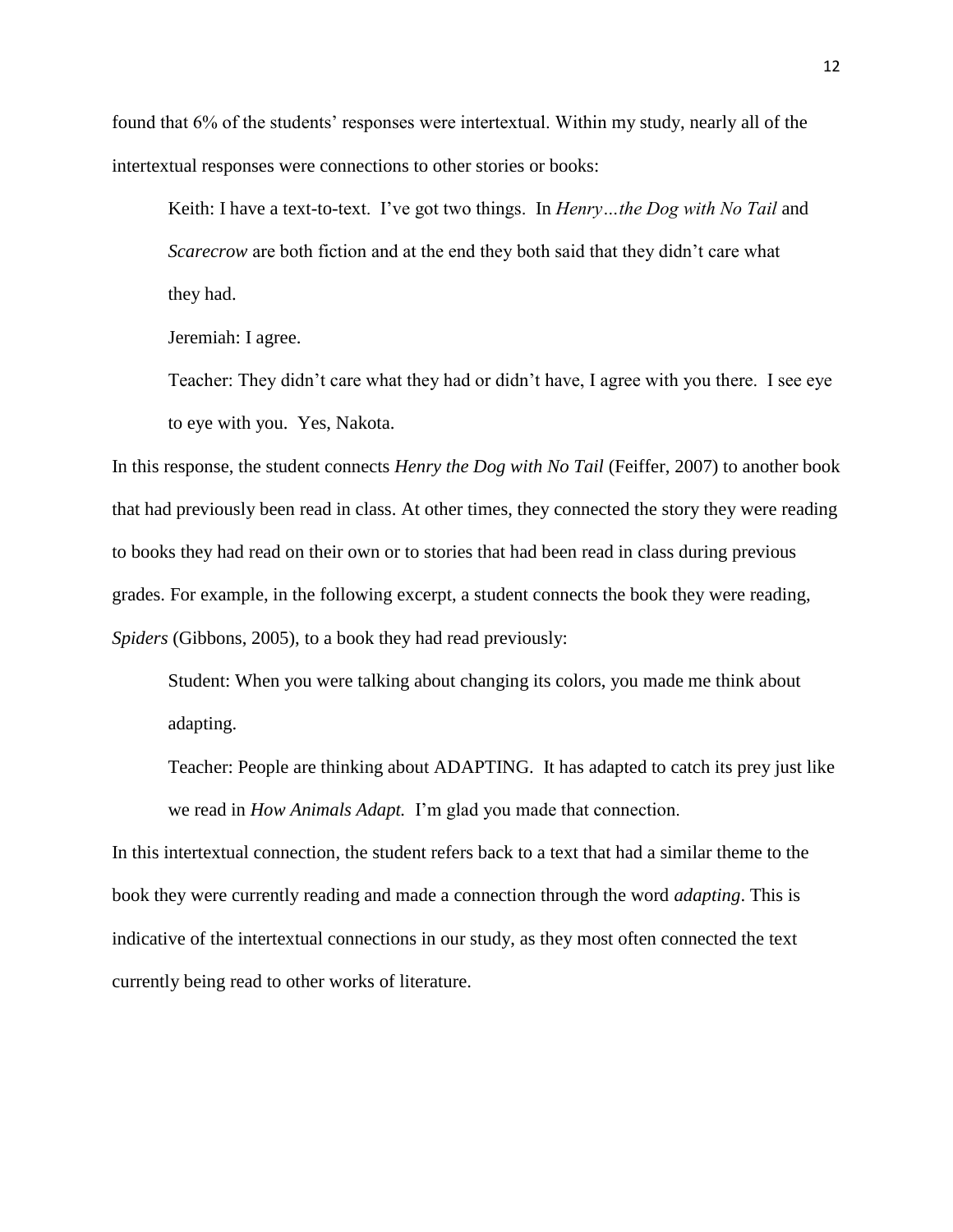# **Personal Responses.**

The third conceptual category includes personal responses. According to Sipe's definition, personal responses occur when students are making connections between the text and their own lives (Sipe, 2008). In Sipe's study, this category made up 10% of the students' responses, but in my study these only made up 1% of the data. One example of a personal response in my study came while the story *Animal Dads* (Collard, 1998) was being read. One student made sure to ask if his teacher and classmates knew about one of his special areas of knowledge:

Teacher: What is the opposite of shallow, Samone?

Samone: Deep.

Teacher: Yeah, deep. So deep means to go really far down and shallow is not so deep. Yes, Jeremiah.

Jeremiah: Do you know I am an expert on turtles?

Teacher: Yes, you are an expert on turtles.

Michael: I'm an expert on wolves.

In this example, the students were at the point in the text where readers learned that turtle babies never see their parents after they hatch. The student took this opportunity to share information about himself that was connected to the story. In another example, a student connects *Henry the Dog with No Tail* (Feiffer, 2007), the book that is about to be read, to their lives by informing their classmates that they have already read the story.

Teacher: We are going to read Kate Feiffer's book,

Student: Oooh, I've already read that.

Teacher: Great, so you get to enjoy it again.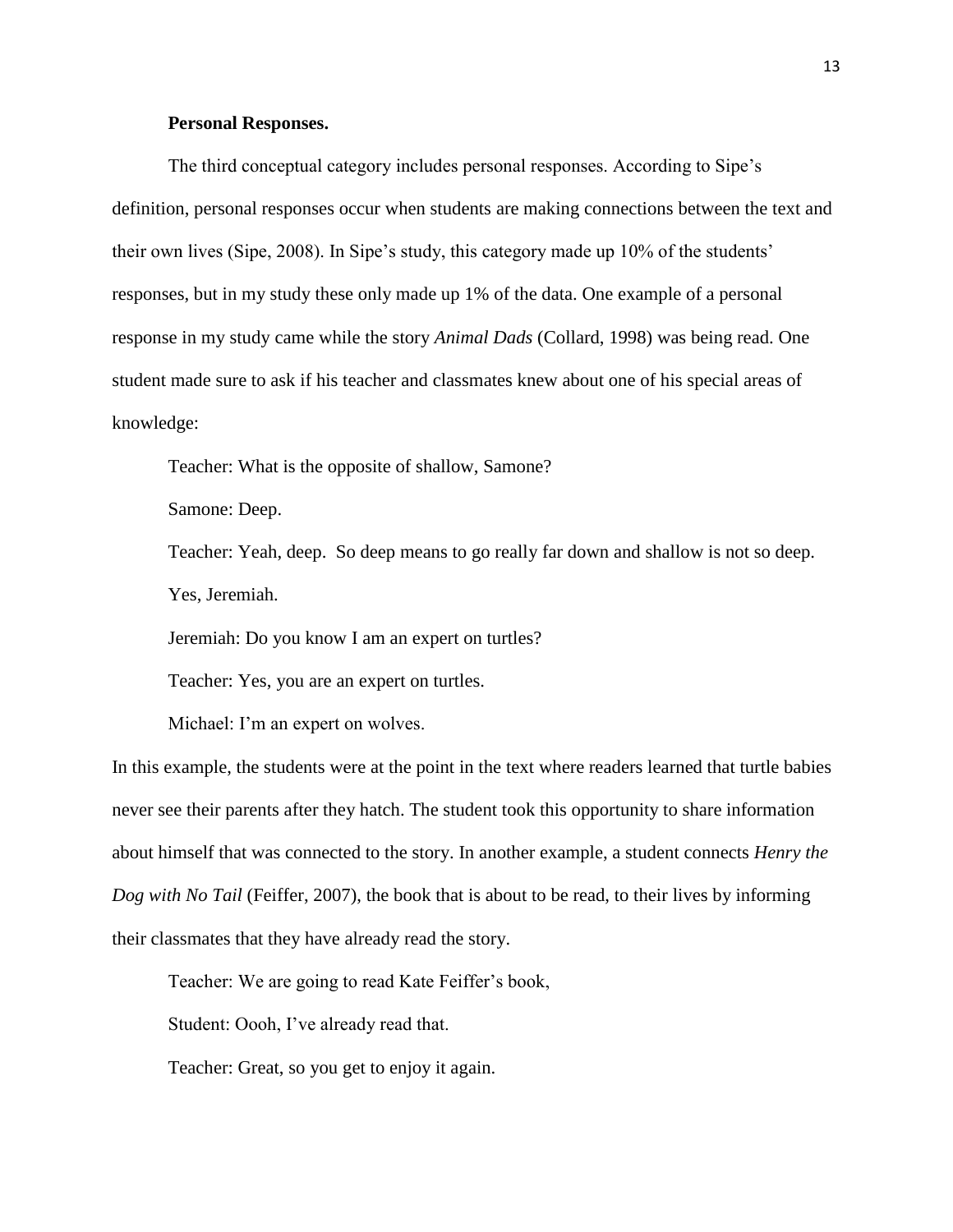In this example, the student connects the book to their own life simply because they have already read this book. Personal responses in my study were rare and often included brief comments such as these. Only once in my study did a student tell a personal story about something she had done that connected to the text, although they did this frequently in Sipe's study. It is possible that personal responses were so infrequent in this study because the interactive read-alouds took place immediately before writing workshop. Students' personal responses may have often occurred in written form instead, as they were writing their own stories during writing workshop.

#### **Transparent Responses***.*

The fourth conceptual category, transparent responses, occur rarely. Sipe suggests that transparent responses are rare because they often occur when the student's world and the world of the text are the same momentarily. He also adds that these responses are automatic and not intended for an audience (Sipe, 2008).The frequency of the fourth category in my study was also different than in Sipe's study. In Sipe's study, transparent responses only made up 2% of his data, but in my study they made up 14% of the data. Within my study, transparent responses were often quiet, and consisted of "oohs" or gasps. These responses often interrupted the teacher as she continued reading, such as in this example from the read-aloud of the book *Spiders* (Gibbons, 2005):

Teacher: Remember the nursery rhyme, "Little Miss Muffet"?

Students: Yeah.

Teacher: Little Miss Muffett was a real little girl. Her father was a spider expert /Students: What! Blaugh!/

Teacher: who used to make her eat mashed spiders when she was sick. About 200 years ago, this was a common cold remedy.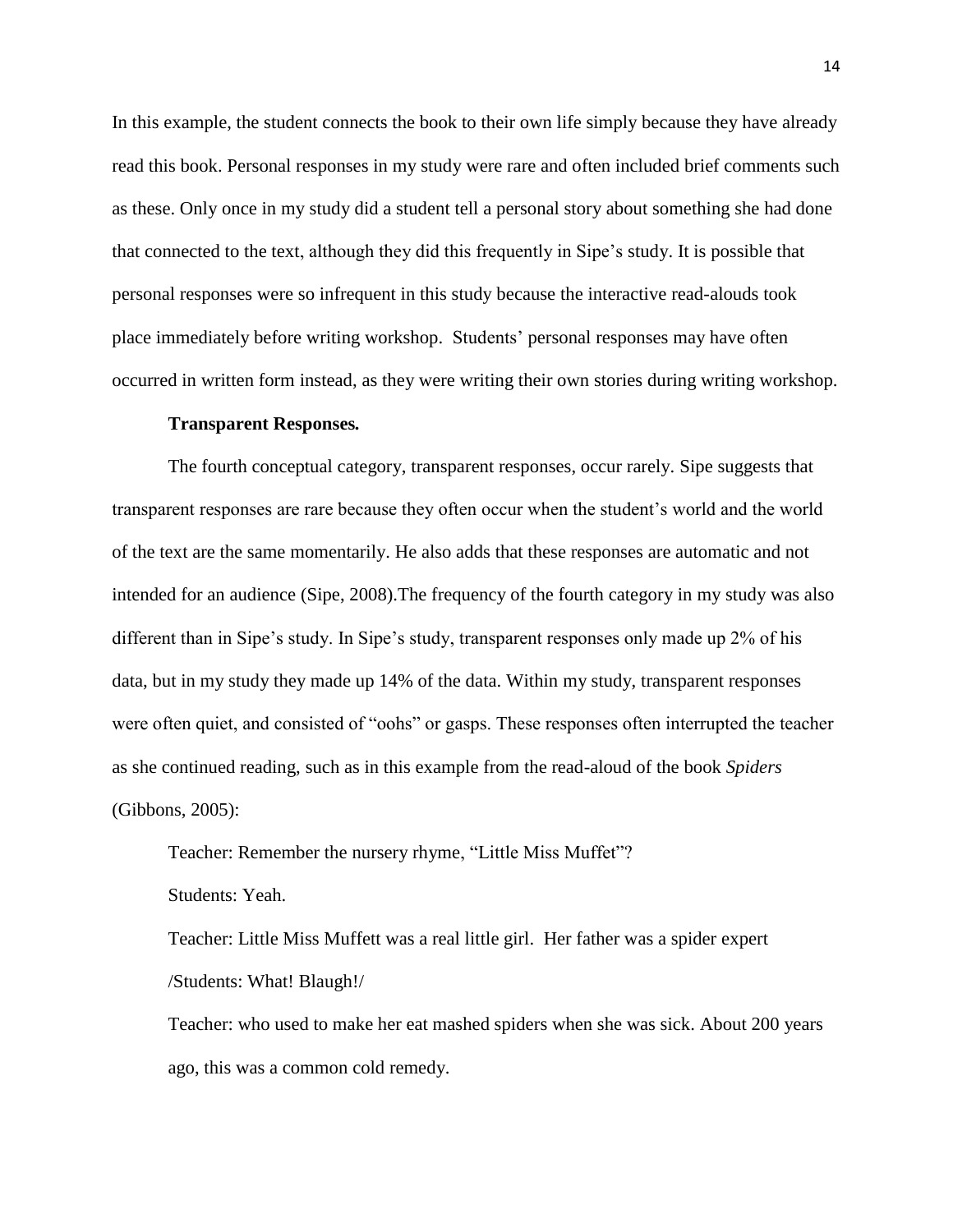In this example, as with many, the students interrupted the teacher as if they could not contain their excitement and comments. This helped to categorize these comments as transparent, because it was clear that the students' worlds and the world of the text had been combined. In other examples, it was as though the students did not realize they were speaking out loud. During the read-aloud of *Henry the Dog with No Tail* (Feiffer, 2007), one student let out a few responses that were very quiet and seemed to have no intention of stopping the read aloud:

Teacher: (Reading aloud.) "Look," he said, "I've got a new tail."

Michael: Oh, my.

Teacher: (Reading aloud.) "Wow! Neat! Cool!" said Grady. "Does it do any tricks?" asked Pip. Remember we're listening for cool, interesting sentences. Henry ran around in a circle and jumped over his tail. The first time he did a high jump, then he did a long jump, then he ran backward and jumped. He did a spin jump, a low jump, and a leap jump.

Transparent responses were more common in my study than in Sipe's, but they were still somewhat infrequent. It would be difficult to know if I was able to capture all of the students' transparent responses, as many occur within their minds. However, the transparent responses that are audible usually show that the students are engrossed in the story and are not speaking to their class intentionally.

#### **Performative Responses.**

Sipe describes the final category, the Performative, as student comments that use the text as a platform for their own purposes, such as to express creativity or to entertain their classmates (2008). These responses were often accompanied by movements or dramatic motions. The frequency of this category was also slightly different in my study. In Sipe's study, these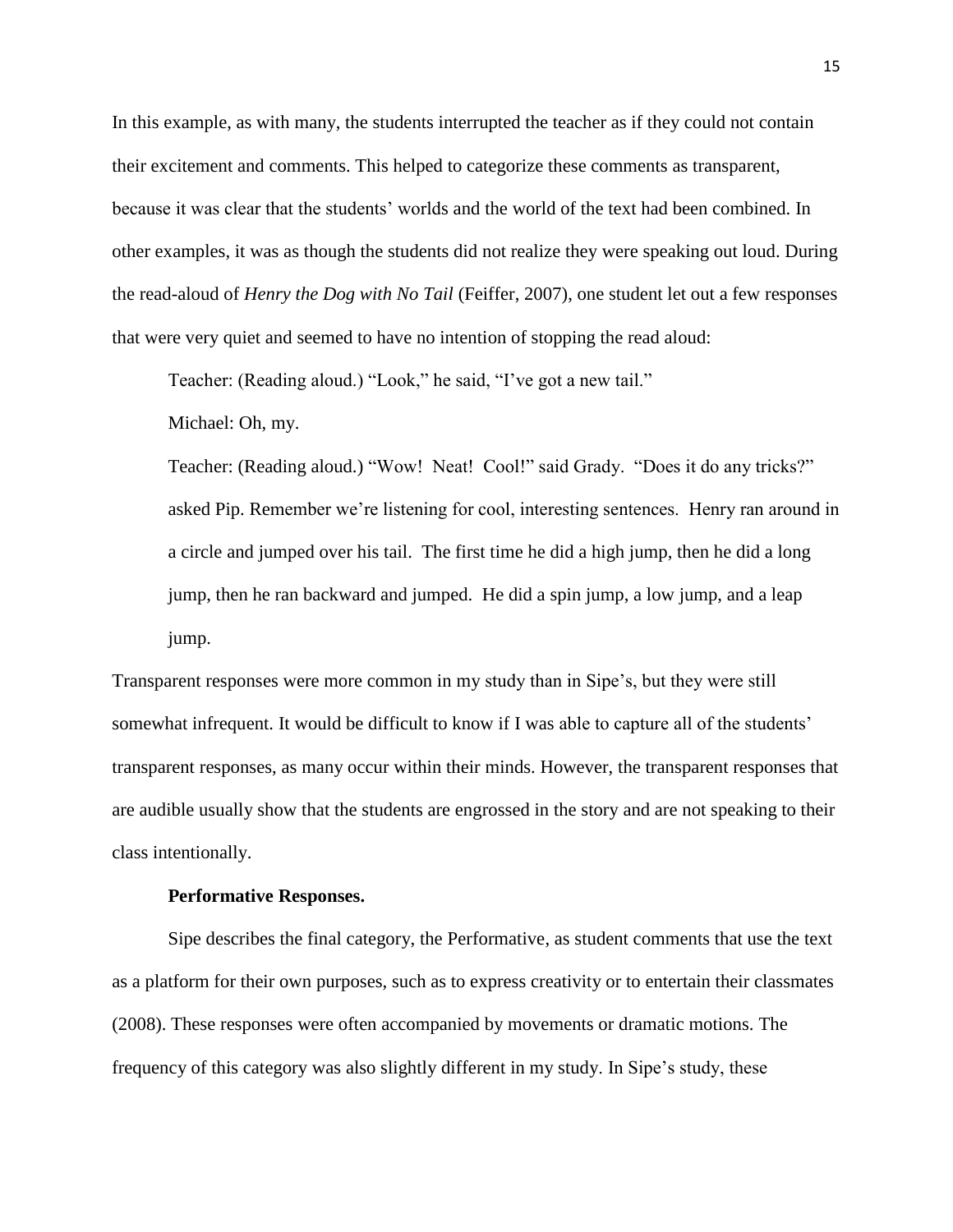performative responses made up 5% of his data, but in my study it was only 2% of the data. During the reading of *Henry the Dog with No Tail* (Feiffer, 2007*)*, a student gave this series of performative responses during a dramatic scene in the story:

Teacher: Something is about to happen and aren't you wondering what?

Students: (chorally) YES!

Teacher: I love how this author chose…She chose to end her page here. But she didn't just want you to flip and feel nothing. She wanted you to wonder what was going to happen. Are you ready?

Students – (chorally) Yes!

Jeremiah: Close your eyes. (Covers eyes with hands.)

Teacher: Then…

Jeremiah: (Whispers.) Close your eyes.

Mark: No.

Teacher: Shhh, Jeremiah. We're waiting.

This student was trying to entertain his classmates and make the reading more exciting for them by putting on a bit of a performance. The percentage for performative responses found in my study may have been slightly lower than in Sipe's study because of the age of the students and the culture of the classroom. The school that my study took place in had very high behavioral expectations, and because of that it may have resulted in fewer performative responses because the students understood that these would not be acceptable.

#### **Teacher Responses**

Teachers' comments during read-alouds can significantly influence the success of the read-aloud. Focusing on teacher's responses within the context of interactive read-alouds prior to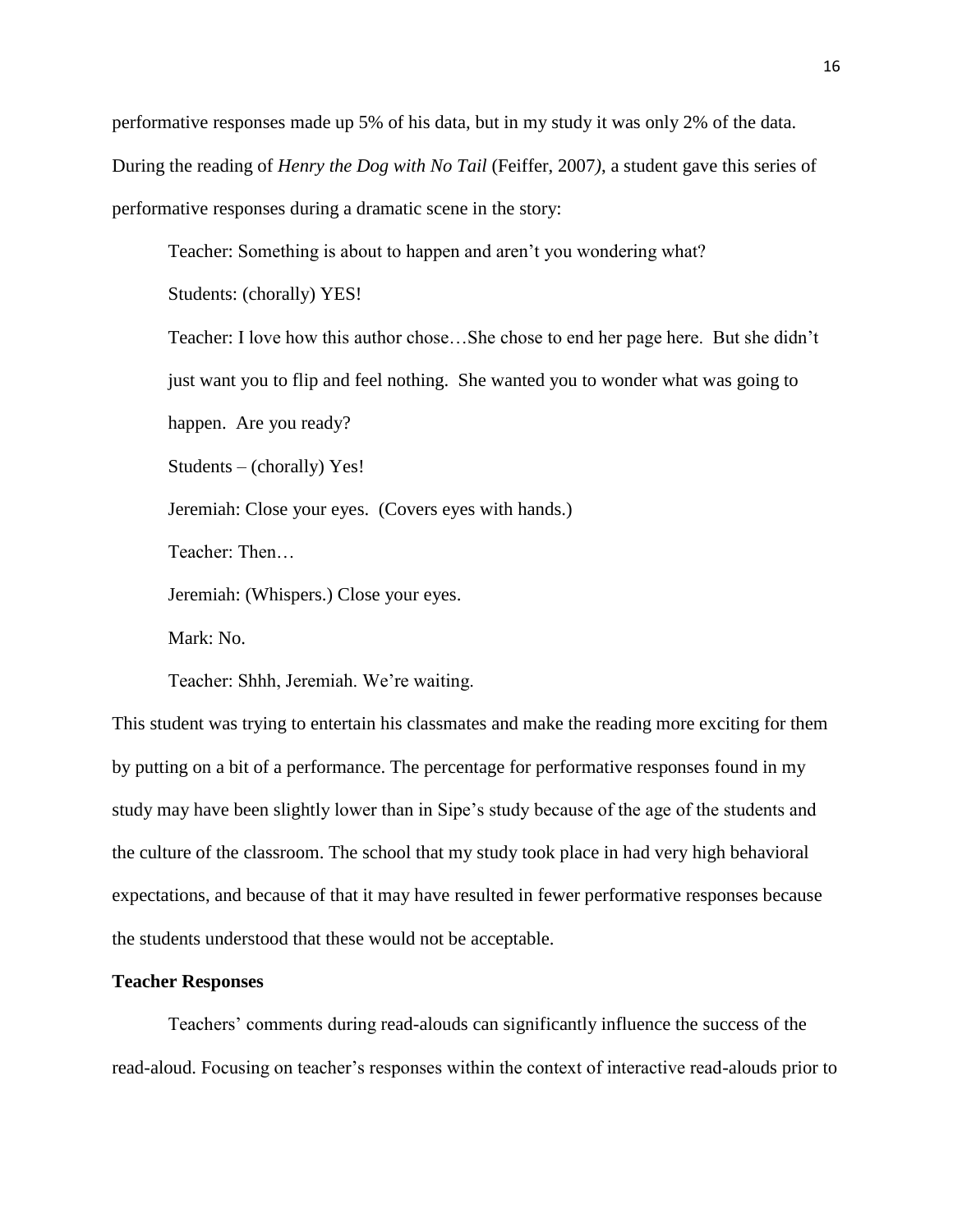writing workshop, I found that many of the frequencies for the five conceptual categories of teacher responses in my study were similar to Sipe's study (Figure 2). The categories for teacher's responses that had similar frequencies to those found in Sipe's study were Reader, Manager and Encourager, and Fellow Wonderer or Speculator. However, two categories for teacher's responses had vastly different frequencies in my study than in Sipe's study. The Extender or Refiner category made up 34% of the teacher talk in my study, and only 15% fell into the Clarifier or Prober category, which differed greatly from the results of Sipe's study.

| <b>Teacher Responses</b> |               |                                |                                      |                                                          |                                      |  |  |  |
|--------------------------|---------------|--------------------------------|--------------------------------------|----------------------------------------------------------|--------------------------------------|--|--|--|
|                          | <b>Reader</b> | Manager &<br><b>Encourager</b> | <b>Clarifier or</b><br><b>Prober</b> | <b>Fellow</b><br><b>Wonderer or</b><br><b>Speculator</b> | <b>Extender or</b><br><b>Refiner</b> |  |  |  |
| Sipe's study             | 25%           | 33%                            | 25%                                  | 3%                                                       | 5%                                   |  |  |  |
| My study                 | 20%           | 29%                            | 15%                                  | 2%                                                       | 34%                                  |  |  |  |

Figure 2. Comparison of teacher's oral responses during interactive read-alouds in Sipe's study and my study.

# **Reader Responses***.*

Responses that fell into the Reader category were those when the teacher read the text or commented directly about the text or its illustrations (Sipe, 2008). Sipe's analysis of his readalouds demonstrated that 25% of the teacher's responses fell into this category, but within my study, it was slightly less common. My data demonstrated that 20% of the teacher's comments fell into the Reader category. The teacher did all of the reading during my study, and it is possible that the percentage is lower than in Sipe's study due to the teacher's tendency to read entire pages or paragraphs at a time. For example, she read this entire sequence of the story *Animal Dads* (Collard, 1998) without interruption: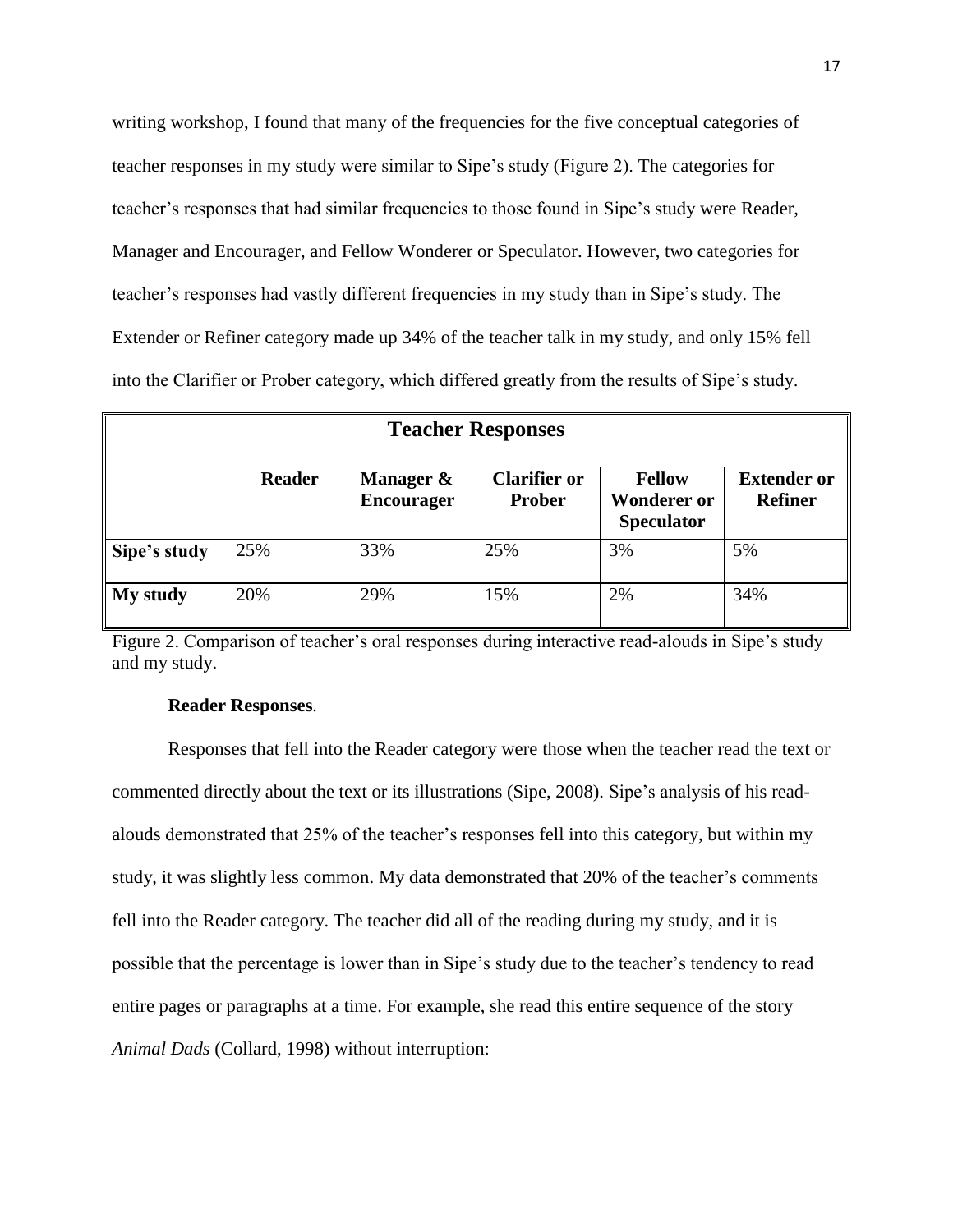Teacher: "Dads have their ups. To spawn or reproduce, salmon return to the same river or stream where they were born. The trip can be difficult. Salmon dads and moms have to leap clear out of the water to get past logs or rocks. Sometimes, a salmon dad EVEN wiggles over shallow stretches of gravel to reach the place where he will spawn."

Within my study, nearly all of the teacher's responses that fell into the Reader category were examples in which the teacher was reading directly from the text. Within Sipe's study, responses that commented on publishing information or other aspects of the book were also included in the Reader category, so it is possible that this also led to my study showing a smaller percentage of reader responses.

# **Manager and Encourager Responses.**

The Manager and Encourager category of teacher's responses includes instances when the teacher calls on students, deals with classroom management issues or comments in a way that continues the children's responses (Sipe, 2008). Sipe's study resulted in 33% of the responses falling into the Manager and Encourager category while this study was slightly lower, resulting in 29% of the responses falling into this category. Within my study, these responses usually included the teacher calling on students or quieting them down. In this example, from the readaloud of *Henry the Dog with No Tail* (Feiffer, 2007), the teacher encourages a student to continue her explanation while also managing the classroom environment by reminding students of the necessity of raising their hands:

Teacher: Why do you like that sentence?

Renesha: Because the word moped is a good describing word.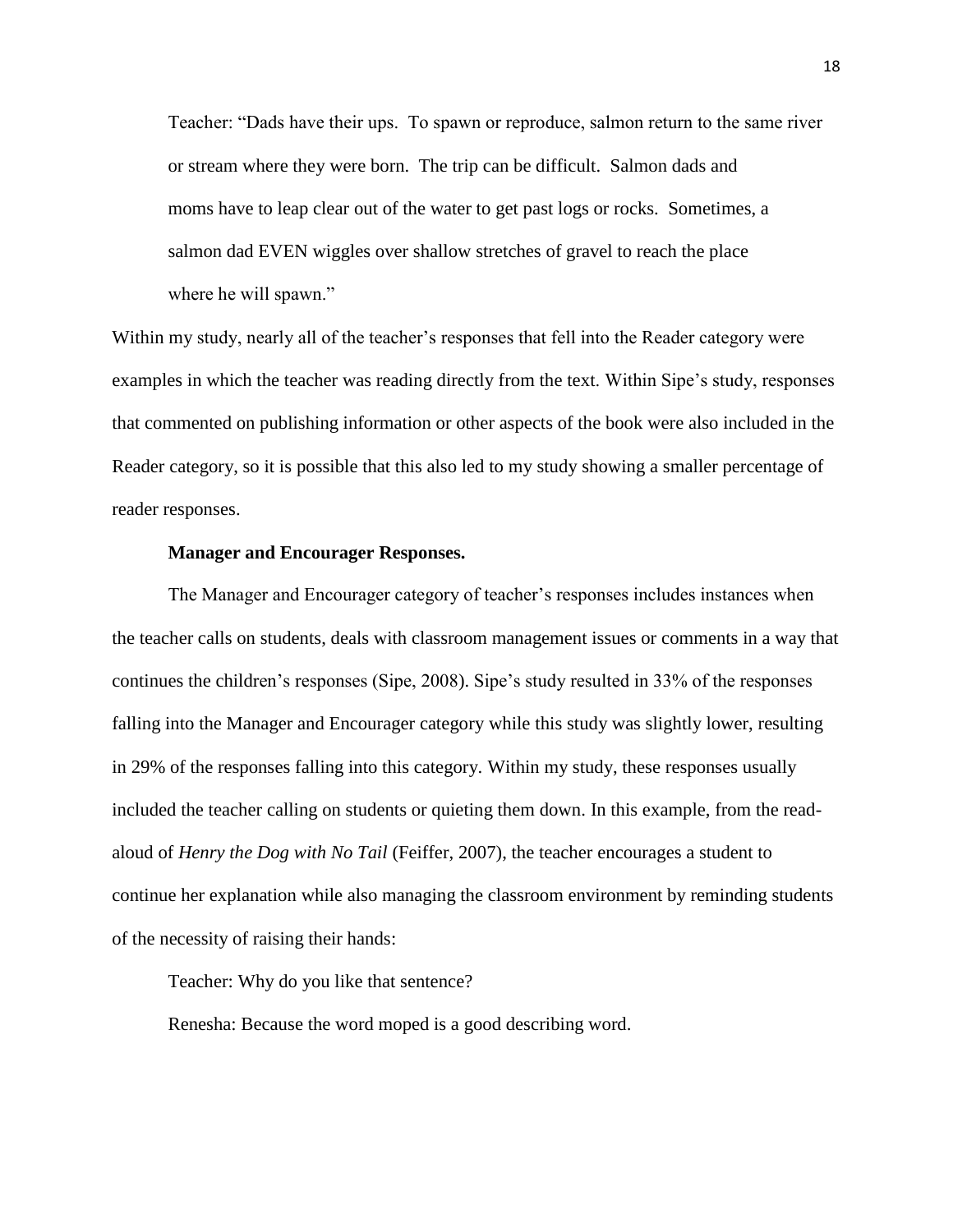Teacher: Yeah, that's a great describing word. (Rereading sentence.) He moped and he moped.

/Frenia: Ms. Daniels what does…/

Teacher: We raise our hands, Frenia, and wait to get called on. Anything else anyone wants to say about this sentence, He moped and moped? Yes, Denise.

As the students began to interrupt and lose focus, the teacher refocused the students and encouraged the first student to continue her explanation. In other examples, the teacher's responses as she called on students also fell into the Manager and Encourager category.

Teacher: I'm keep hearing from some of the same people. I'd like to hear other people's thoughts. Michael, what are you thinking?

Michael: I'm thinking that when she said about the crows, birds and other things that can fly she just said ….

The teacher used this opportunity to remind the students to be engaged and to call on a student who was waiting patiently. Any responses regarding classroom management, such as these, were examples of the Manager and Encourager category of teacher responses. As previously stated, the school in which my study took place had very high expectations for student behavior, so the students were less likely to need redirection during the read-aloud. This could have led to the slightly lower number of Manager and Encourager responses found in my study.

#### **Clarifier or Prober Responses.**

Sipe's third category of teacher responses is defined as remarks that connect to previous statements during the read-aloud or times when the teacher asks questions to which they probably already know the answer (Sipe, 2008). In Sipe's study, he found that 25% of the teacher talk fell into this category, but my study found that only 15% of the teacher's responses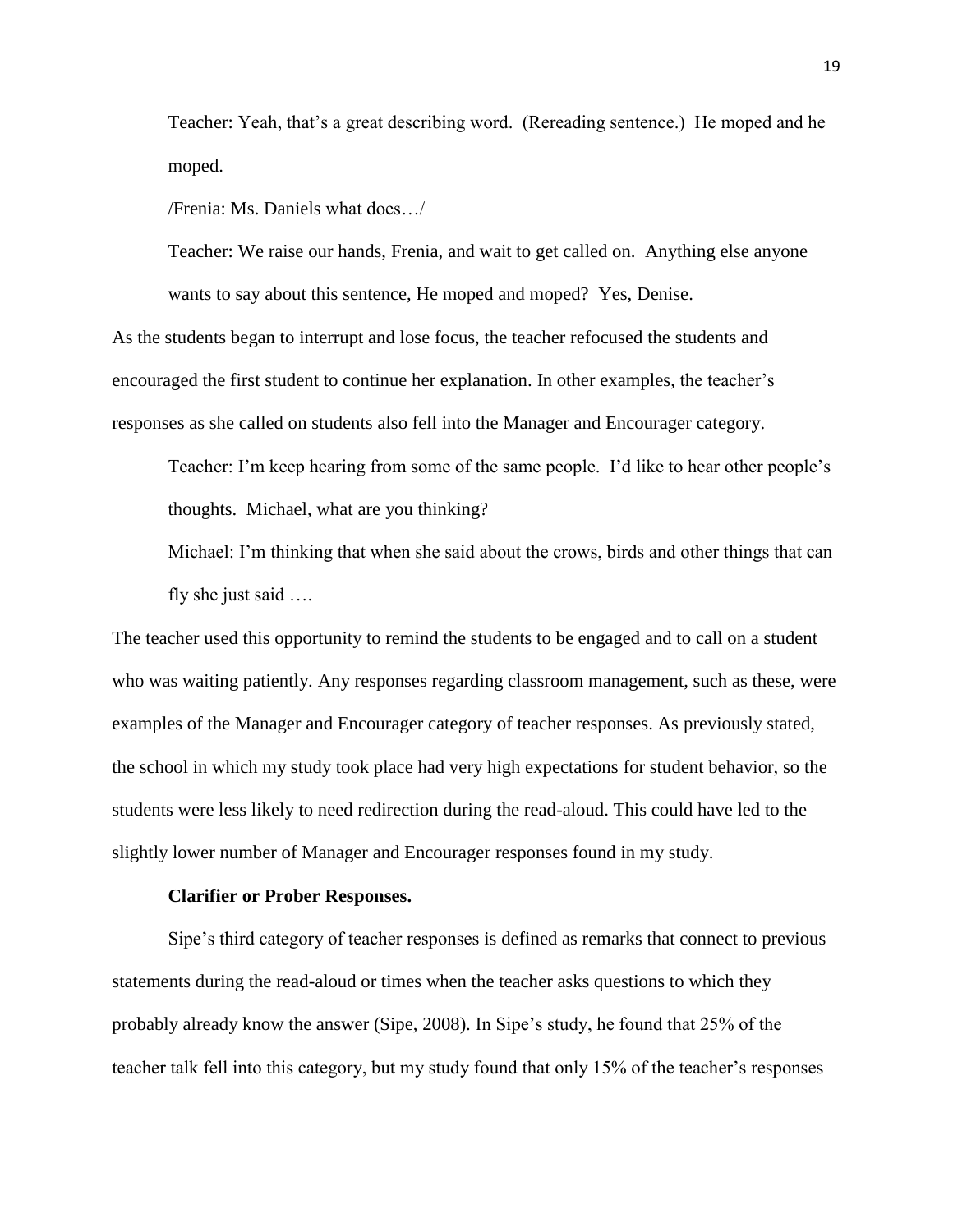fell into this category. In my study, most of the Clarifier or Prober responses occurred through the teacher asking questions. For example, while reading *Scarecrow* (Rylant, 2001), the teacher probes the students to see what they have noticed in the book.

Teacher: (Reading aloud.) "The wind is brushing his borrowed head and the sun is warming his borrowed hands and the clouds are floating across his button-borrowed eyes."

Students: Ooooh.

Teacher: That was ALL one sentence. Did anyone notice any repetition there? What did you hear Nakota?

Nakota: That she repeated the word *borrowed*.

In this example, the teacher is probing the students to determine what they have noticed in the story. Comments that fell into the Clarifier or Prober category were most often framed with questions such as this. This question came at the beginning of the conversation and served as a jumping off point for the students. At other times, questions that fell into this category came after a student's comment, as the teacher attempted to better understand what the student was saying. In the following excerpt from *Animal Dads* (Collard, 1998*)*, the teacher asks the student questions so that he can better articulate his thought.

Keith: I like how it said when it protects the females and the cubs.

Teacher: What did you like about that?

Keith: I like when they said the female and cubs part.

The teacher asked a question to help the student narrow down or clarify his thought in a way that would make sense to the rest of the class. There are examples from this study in which the teacher's responses fell into the Clarifier or Prober category through connections to previous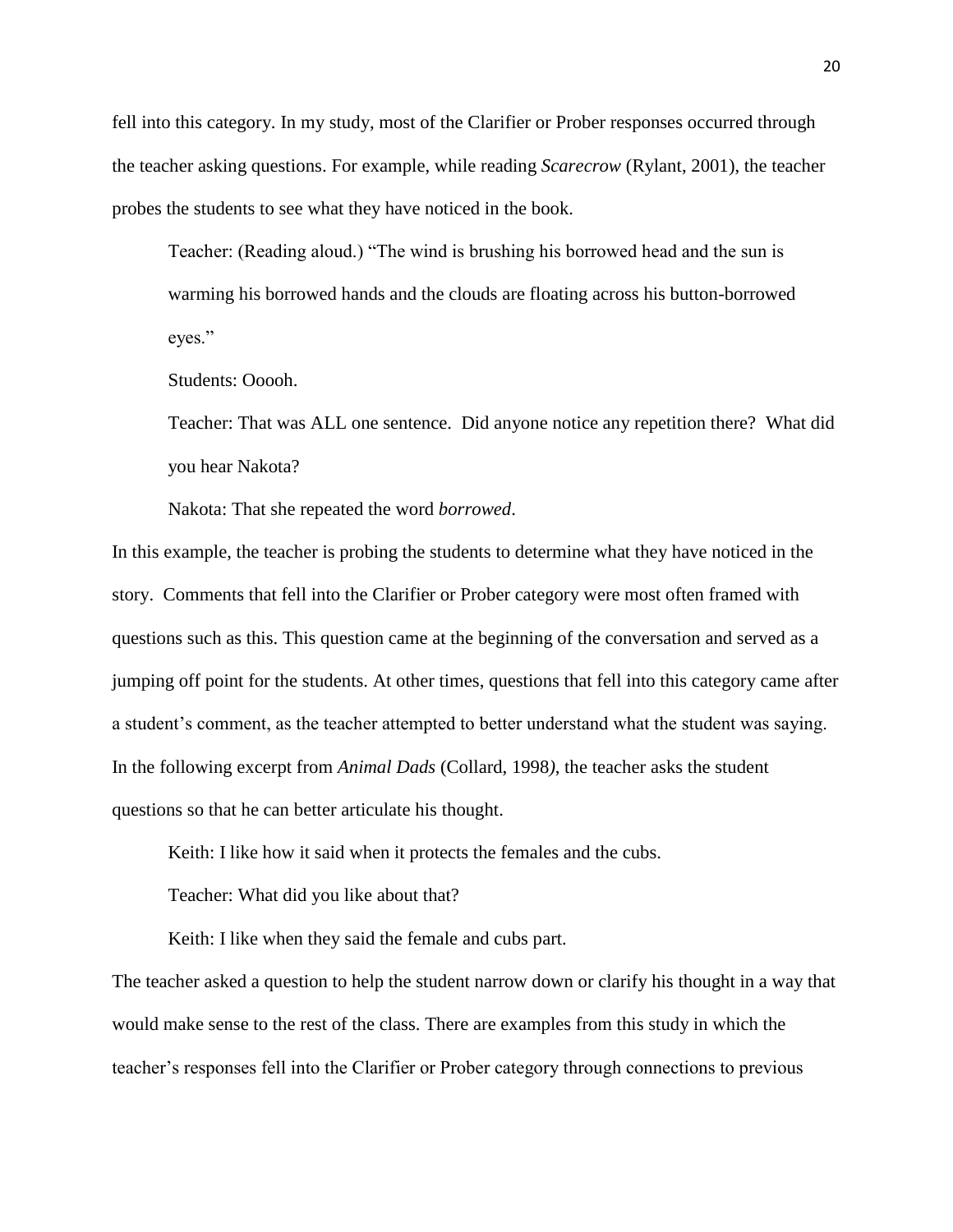student's statements, but most often, responses that fell into this category were in the form of questions.

# **Fellow Wonderer or Speculator.**

The fourth category of teacher talk, Fellow Wonderer or Speculator, is made up of responses in which the teacher wondered and asked questions along with the students. In this category, the teacher did not know the answers to the questions that she asked or did not have the answers to questions that the students asked (Sipe, 2008). Responses that fell into the fourth category of teacher talk were very rare. In Sipe's study, these occurred only 3% of the time, and in my study they were even less frequent, making up only 2% of the total teacher responses. For example, during a read-aloud of *Scarecrow* by Cynthia Rylant (2001) the teacher posed a question to the students but it was not a question they were expected to answer. After reading, she paused and asked:

Teacher: I wonder if it is important to the way this scarecrow might feel because it doesn't sound like this scarecrow has anything that just belongs to him so far. Just wondering.

In this example, the teacher shared her own question about the read-aloud, and although it was stated as a question, she does not expect the students to answer her. She is simply wondering something about the story, and says it out loud, giving herself the same role in the read-aloud as the students. Of course, the teacher could not do this all of the time, or the read-aloud would lose direction. However, the occasional ponderings of the teacher made their way into Sipe's study and mine, leading to these rare responses.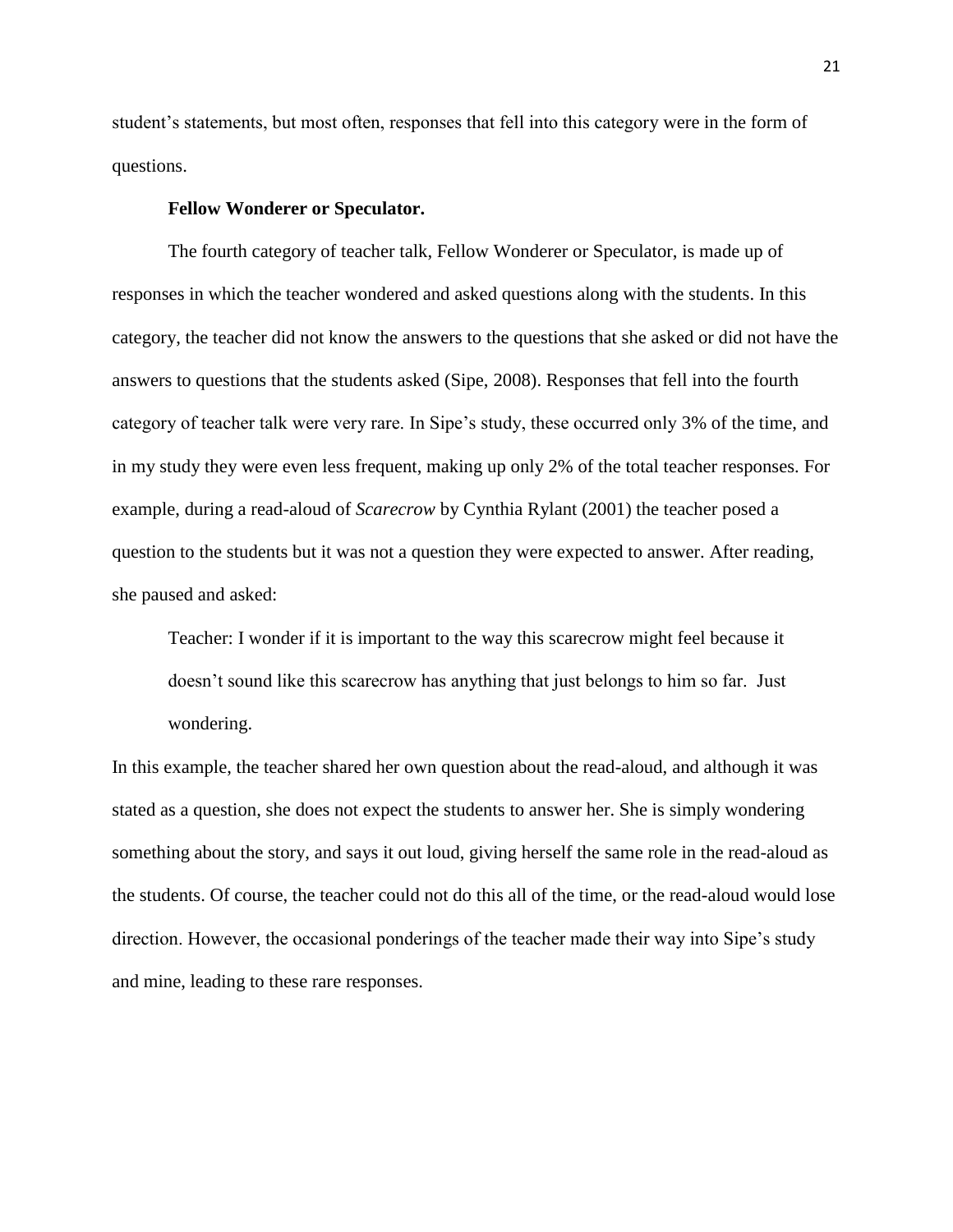# **Extender or Refiner Responses.**

The fifth and final category of teacher responses was made up of responses in which the teacher continues a child's thought, introduces a new concept or takes advantage of a teachable moment (Sipe, 2008). This category showed the greatest difference in frequency between these two studies. Sipe's study demonstrated that only 5% of the teacher's responses fell into the Extender or Refiner category, but within my study, 34% of the teacher's responses fell into this category. My study featured many comments that involved the teacher continuing students' thoughts. One such example occurred during the reading of *Animal Dads* (Collard, 1998):

Keith: Um, I like how the author said that female and male take care of the downy youngster...

Teacher: That is an interesting description, their downy youngster. Very interesting. Student: What is downy?

Teacher: Downy is the feathers that they have. Yes.

Student: I like the way they say they put their babies under their …

Teacher: Their special feathery lined pouch?

Student: (nods head in agreement)

As the student trailed off and seemed to have forgotten the particular phrasing that he liked, the teacher helped by finishing the sentence. At other times, teacher responses within this category would introduce new ideas to the conversation. In the following excerpt from the read-aloud of *Henry the Dog with No Tail* (Feiffer, 2007), the teacher takes the opportunity to make it clear how important word choice can be to a story.

Teacher: He does. I just think he was saying that to try to make himself feel better. I have a question for you. Did anyone notice how Kate Feiffer repeated the same word?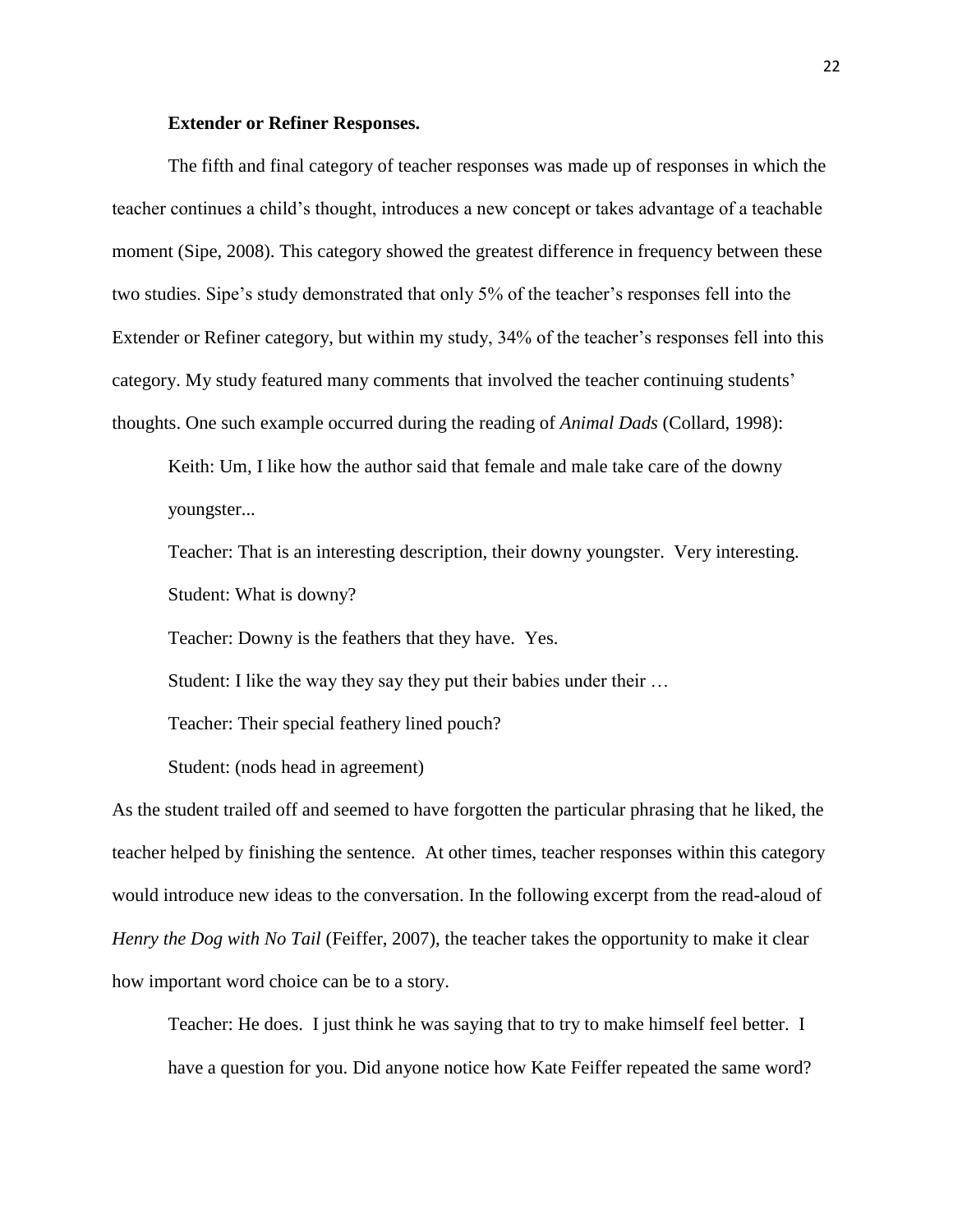All Students – (chorally) Yes!

Teacher: I thought that was really interesting because now I really can see that he must have moped and moped…it just kind of kept going. He didn't just mope for a minute, he kept moping. Yes, Nakota.

The teacher explains that the way Kate Feiffer reuses the word *moped* makes it clear that Henry continued to mope. This type of comment, in which the teacher explains what a word means or the importance of how a word is used, fell into the Extender or Refiner category.

Frenia: Me and Keith we were talking about how Gail Gibbons, how she put a lot of things to make it more…

/Keith: she put a lot of information/

Frenia: Yeah

Teacher: She put a lot of effort into putting a lot of information. So, if you want to make a book like Gail Gibbons, which you can, you need to put in a lot of effort and find a lot of information and really become an expert. Yes.

Student: I like how Gail Gibbons talked about the spider's life….

The teacher's comments expanded upon students' understanding of vocabulary, helped them to better understand the author's craft, and make sense of unusual grammar or punctuation. In this example, the students explain something that they thought was an example of great writing done by the author, and the teacher refined this remark by restating the students' comments in an even more explicit and clear way. This may have helped other students understand what their classmates really enjoyed about the story, but it also served the purpose of redirecting the focus of the read-aloud. The teacher reminded the students of the importance of their mentor text and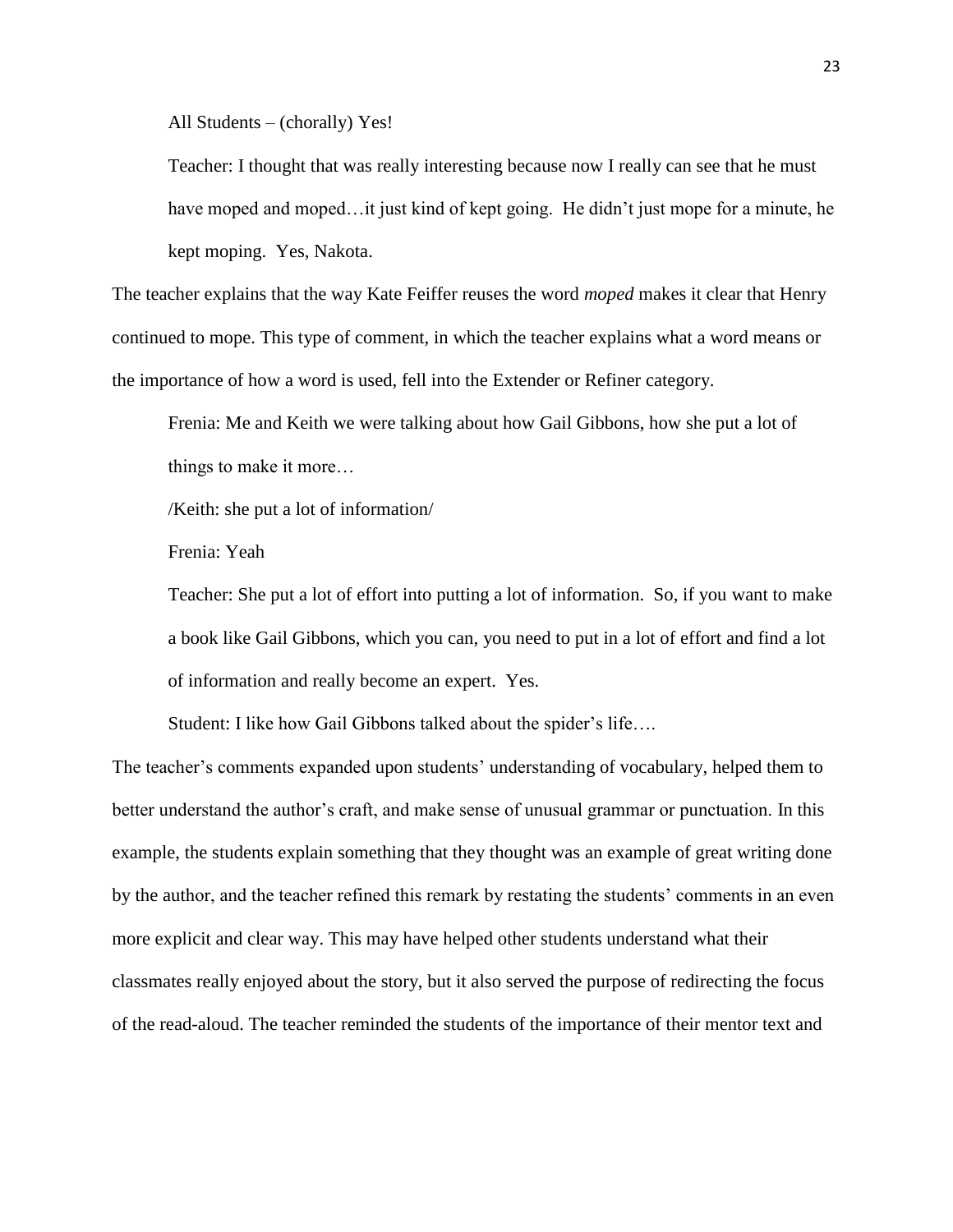the way that they could model their own writing after it when they were writing during writing workshop.

The increased frequency of this category is most likely due to these read-alouds occurring immediately before writing workshop. In Sipe's studies, the books were read for the experience, while in my study the books were read as mentor texts. The read-alouds would occur with a clear purpose, and the students would be expected to notice various aspects of the writer's craft and then go on to use that in their own writing. This means that the teacher had ample opportunities to introduce new concepts and help the students during teachable moments, possibly more opportunities than if the read-alouds had been occurring simply for the experience.

## **Conclusions**

These results indicate that it is important for students to interact with their teacher, peers, and the text during interactive read-alouds prior to writing workshop. During interactive readalouds, students' and teacher's responses help readers develop an understanding of the text including how texts work, how they are purposefully crafted, and why they may be crafted in a particular way. In a traditional read-aloud, the students are able to express their thoughts about the story during a grand conversation (Eeds & Wells, 1989) after the story has been read; however, many of the students' responses found in this study would likely not have occurred during a traditional read-aloud. For example, if the students were not able to discuss the story during the reading, their transparent responses may have been less common. Often, the students' analytical responses were paired with the teacher's extending or refining comments. As both of these categories had a higher percentage in my study, it is possible that they could be correlated. The students knew that the texts being read aloud were mentors for their writing, and they must truly understand how the author crafted the text for this reader's understanding and enjoyment.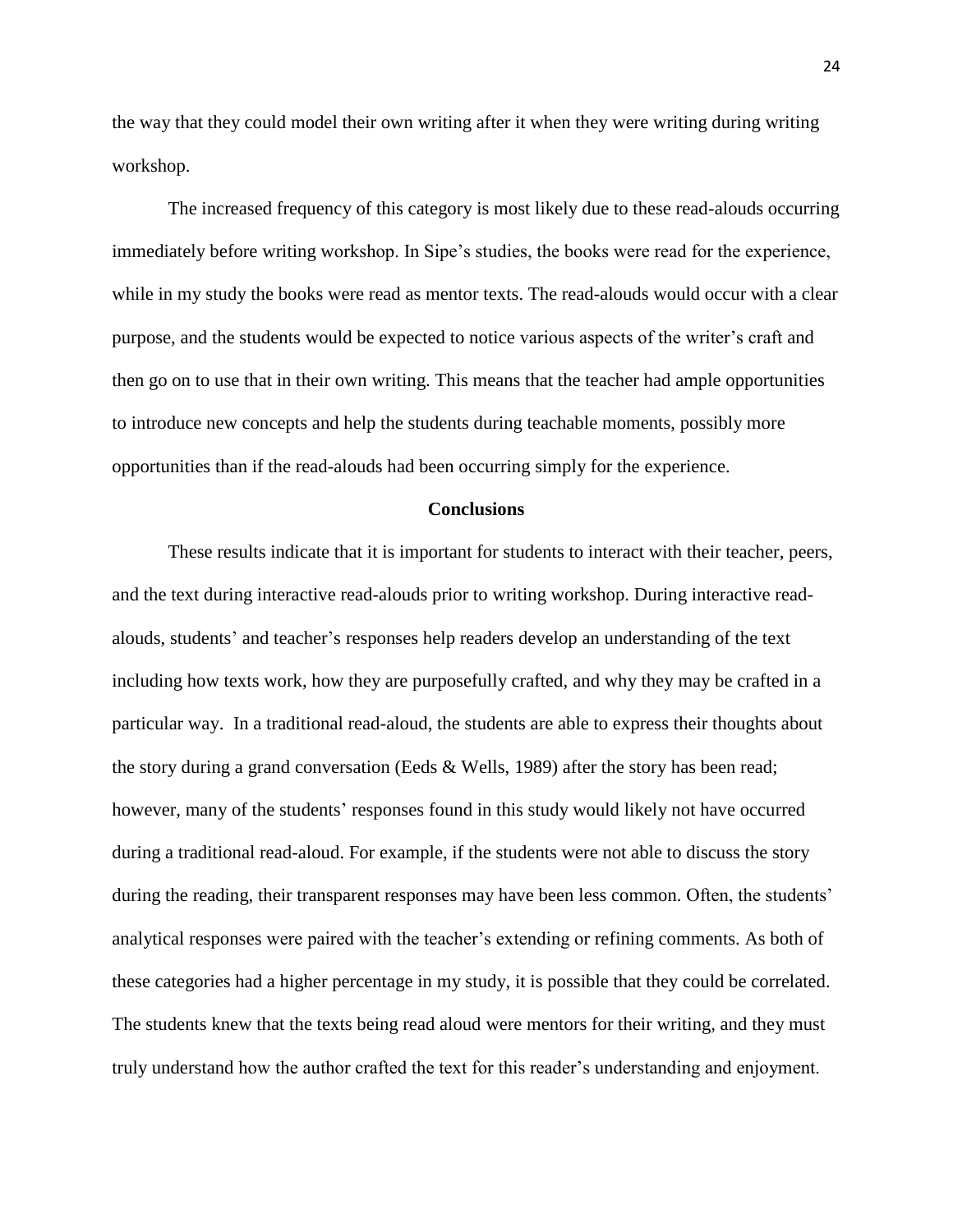This may have led to a higher number of analytical responses. Additionally, it is possible that students did not feel the need to tell as many personal stories because they knew they would soon have an opportunity to share their personal experiences in their own writing during writing workshop. In a traditional read-aloud, the students would have had to wait until the end of the story and would have possibly forgotten some of these valuable comments that together led to the development of an understanding of how authors intentionally craft their texts for their readers. Also, many of the students' analytical comments that took place during the read-alouds involved the students asking for a definition of a word or commenting on something that they noticed in the texts. Given that the books read in my study were read immediately before writing workshop and with a very clear purpose in mind, this may have increased the number of analytical responses given by the students. A read-aloud which required the students to be quiet would have meant losing out on so many of the great comments and thoughts of the students. The conversations that the students had amongst themselves and with the teacher throughout the read-alouds in this study were rich and, in most cases, created by the students. Additionally, the students could let their emotions out through transparent responses or contribute performative responses meant solely for entertainment. The comments and questions that occurred during the read-alouds worked together to help the students form the basis of their literary understanding.

Allowing the students to converse with each other, their teacher, and the text during the read-aloud resulted in more responses that demonstrated a more advanced literary understanding and a better understanding of how the text was crafted for the reader. This corresponds with Rosenblatt's reader response theory because allowing the students to discuss the story while it is being read allowed them to comment based on their own experiences and understanding of the story, instead of requiring them to wait until the end of the story and listen to a grand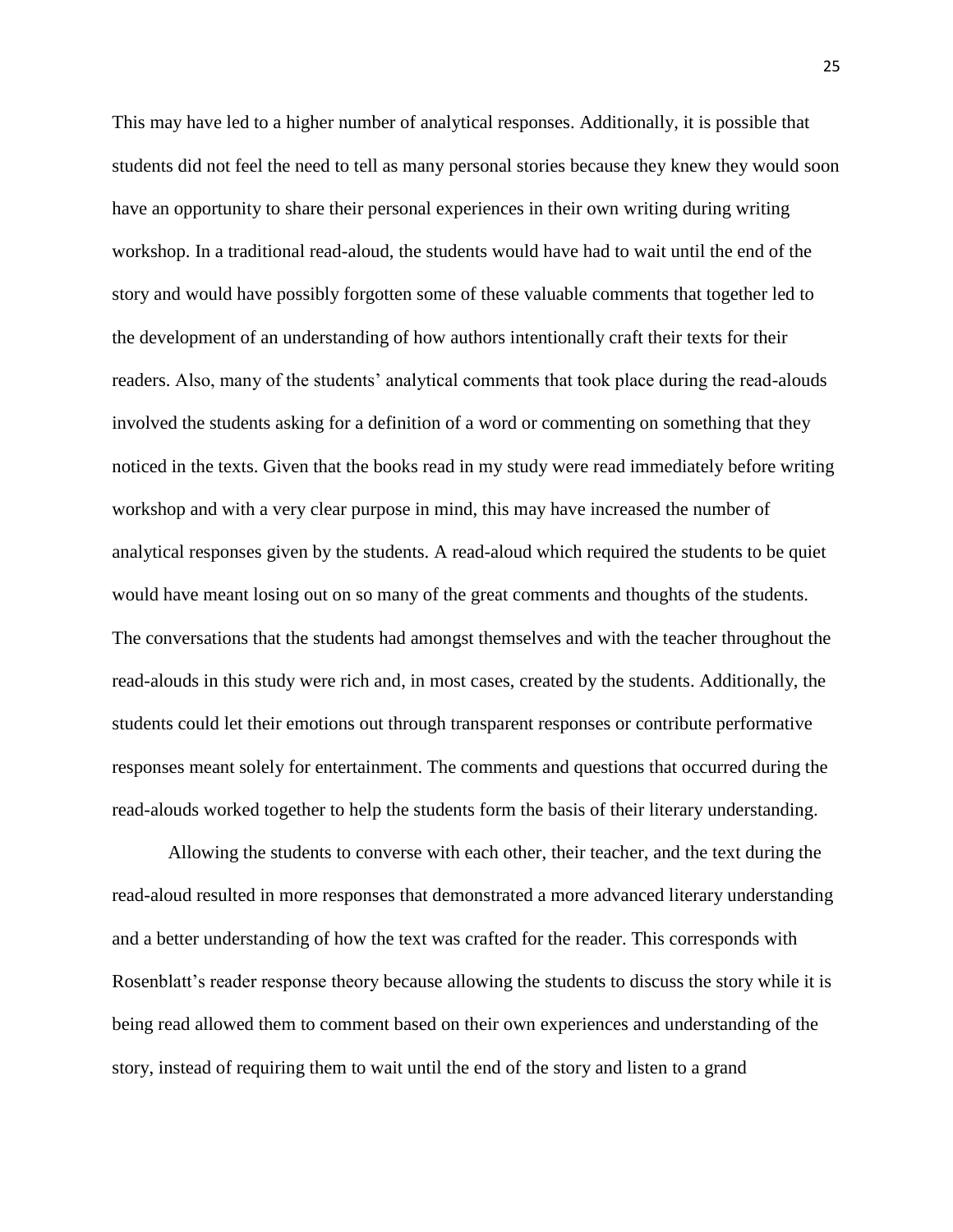conversation regarding the text. Encouraging the students to interact with the text as it was being read meant that they would be more prepared when their own opportunity came about to write a story modeled in a specific way after the mentor text.

The portion of this study examining teacher talk has shown that the teacher's contribution to and facilitation of the read-aloud is incredibly important. The teacher in this study was thoughtful in the way that she presented the text and was constantly finding ways to guide the conversation without making it seem like there was only one proper interpretation of the text. She continually guided the students toward answers or helped to refine their thoughts without giving only her interpretation. The thoughtful engagement of the teacher resulted in the thoughtful engagement of the students in the read-aloud. As they worked together to discuss and analyze the texts being read, they discovered new and interesting interpretations which may not have otherwise been reached. The higher number of teacher responses that fell into the Extender or Refiner category was likely because the teacher was often finding a way to direct the conversation back to the overall purpose of the read-aloud, for the text to be a mentor for students' writing. While the teacher and students were reading with a specific purpose in mind, all students' comments were encouraged and expanded upon by the teacher. Her comments on the read-aloud focused on helping the students develop an understanding of the text, but not necessarily correcting or minimizing their comments. As with Rosenblatt's reader response theory, the teacher in this study supported multiple interpretations of the texts read, and this was clearly reflected in her supportive comments.

There were some significant differences between Sipe's study and my study. Overall, his study featured small group and whole-class read-alouds, and his study took place in the first and second grades. My study only featured whole-class read-alouds and took place in a third-grade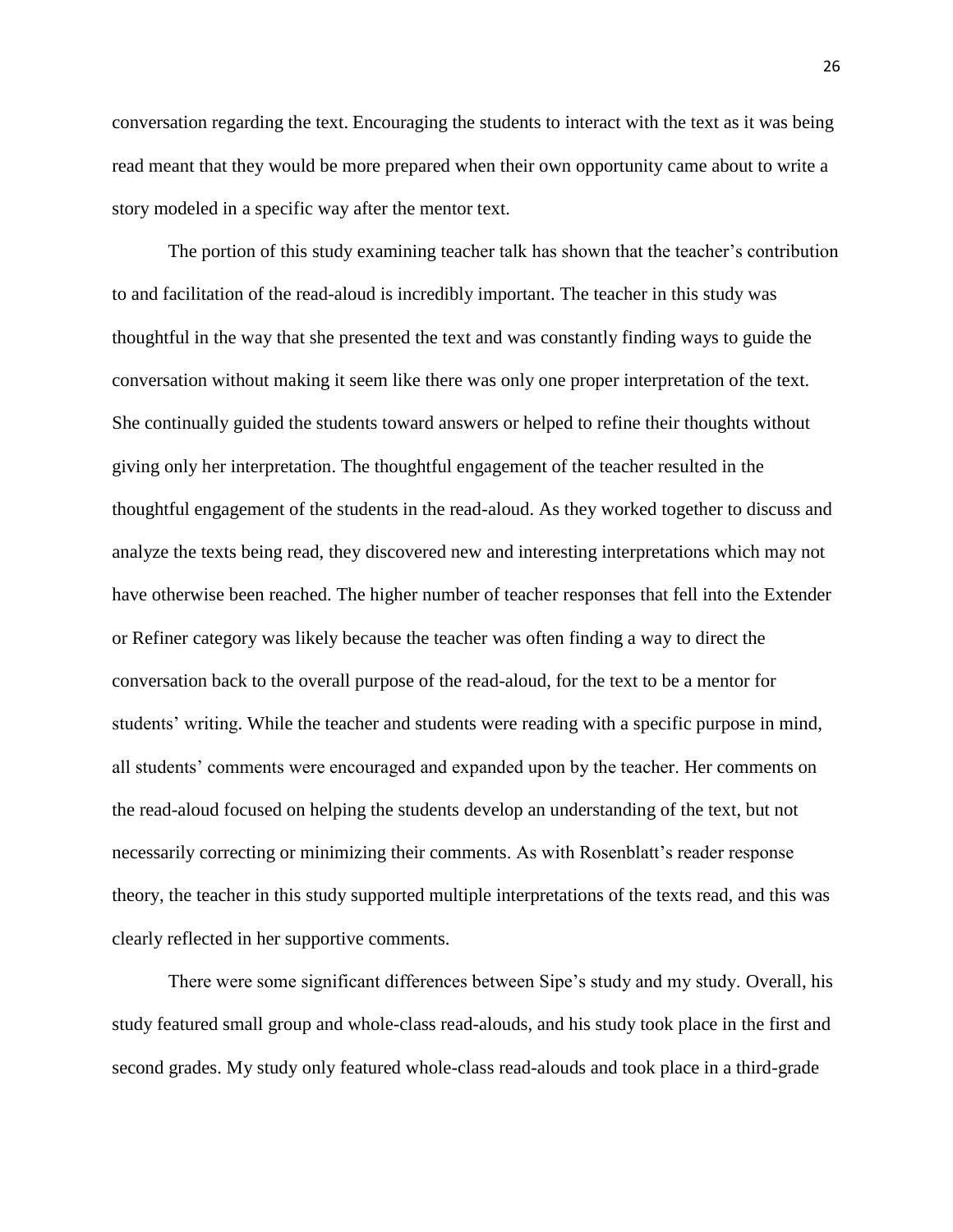classroom. The types of teachers featured in our studies also may have affected the frequency of the different categories of responses, based on what the teachers would accept or not accept as proper classroom actions. The types of books read in our studies differed, as well. Sipe's study featured all fictional stories, often based on fairytales. My study featured fiction as well as expository texts, which may have resulted in different types of responses. However, the most significant difference between the two studies is the difference that perhaps had the greatest impact on the results. The read-alouds in Sipe's study were read for enjoyment and for the overall experience. The texts read in my study were read immediately prior to writing workshop, and while they were read for the experience, they were also read with a specific purpose in mind to mentor the students' writing. Using the books as mentor texts, the teacher in my study would guide the conversation toward a certain aspect of the author's writing in order to teach this topic to the students. As the story was being read aloud, the students would work towards an understanding of not only the story being read, but the way it was written as well. By discussing the reasons why a text was written in a certain way, the students could better understand the way authors craft their writing. Then, immediately following the read-aloud, as they began writing in writing workshop, they would incorporate the author's craft that they had just learned about during their read-aloud.

The findings in this study lead to many more questions regarding students' and teacher's oral responses during interactive read-alouds. Research that could better show the connection between students' responses during interactive read-alouds and their writing would help to demonstrate the effectiveness of conducting interactive read-alouds prior to writing workshop. Additionally, it would be helpful to see if interactive read-alouds prior to writing workshop often resulted in a higher number of analytical responses than in Sipe's study, or perhaps how the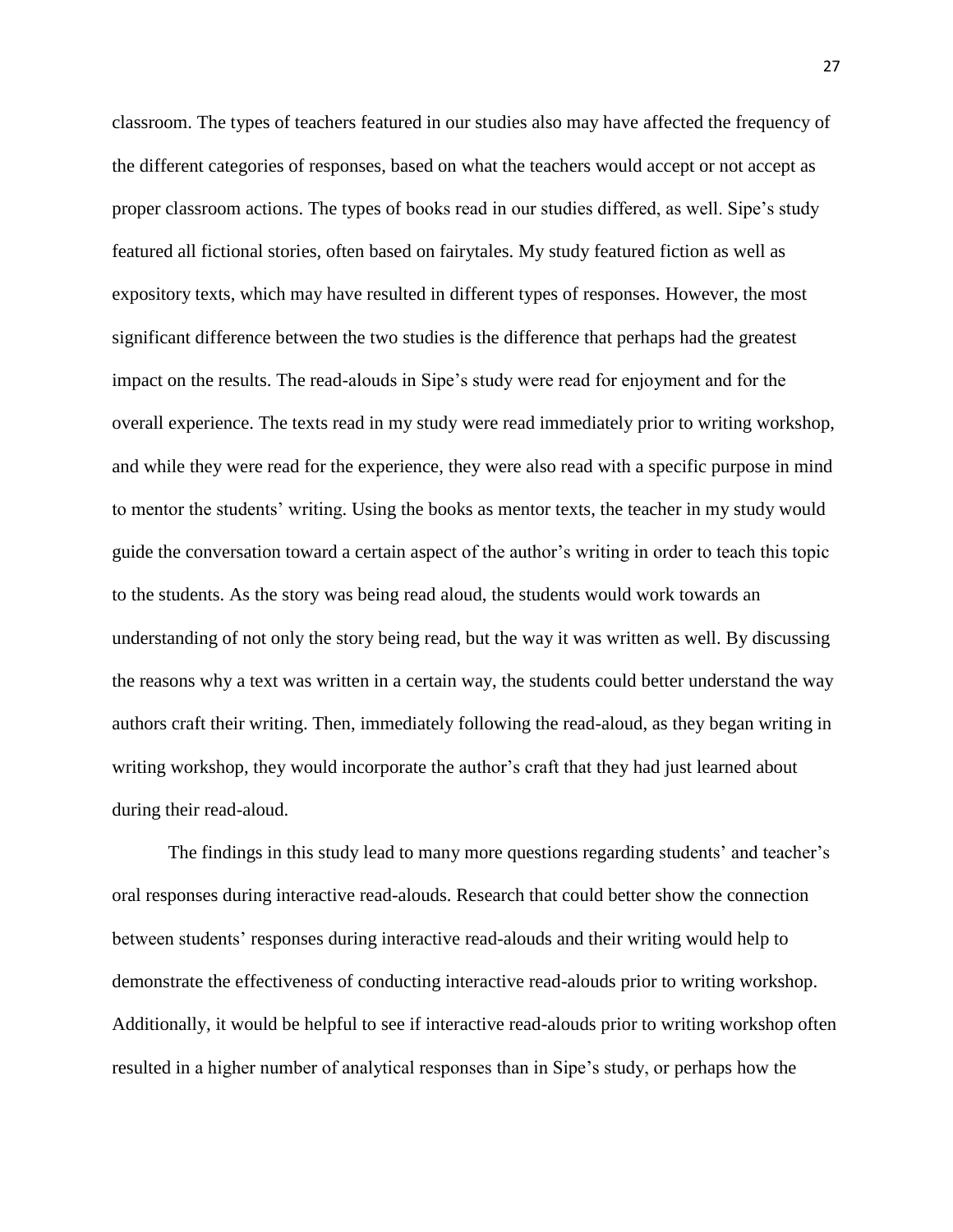classroom environment leads to differences in students' and teachers' oral responses. The performative responses in my study were rare, but often added a great deal of energy and direction to the conversation. Research investigating the writing of students who often offered performative responses could possibly be a great demonstration of the link between interactive read-alouds and voice in students' writing.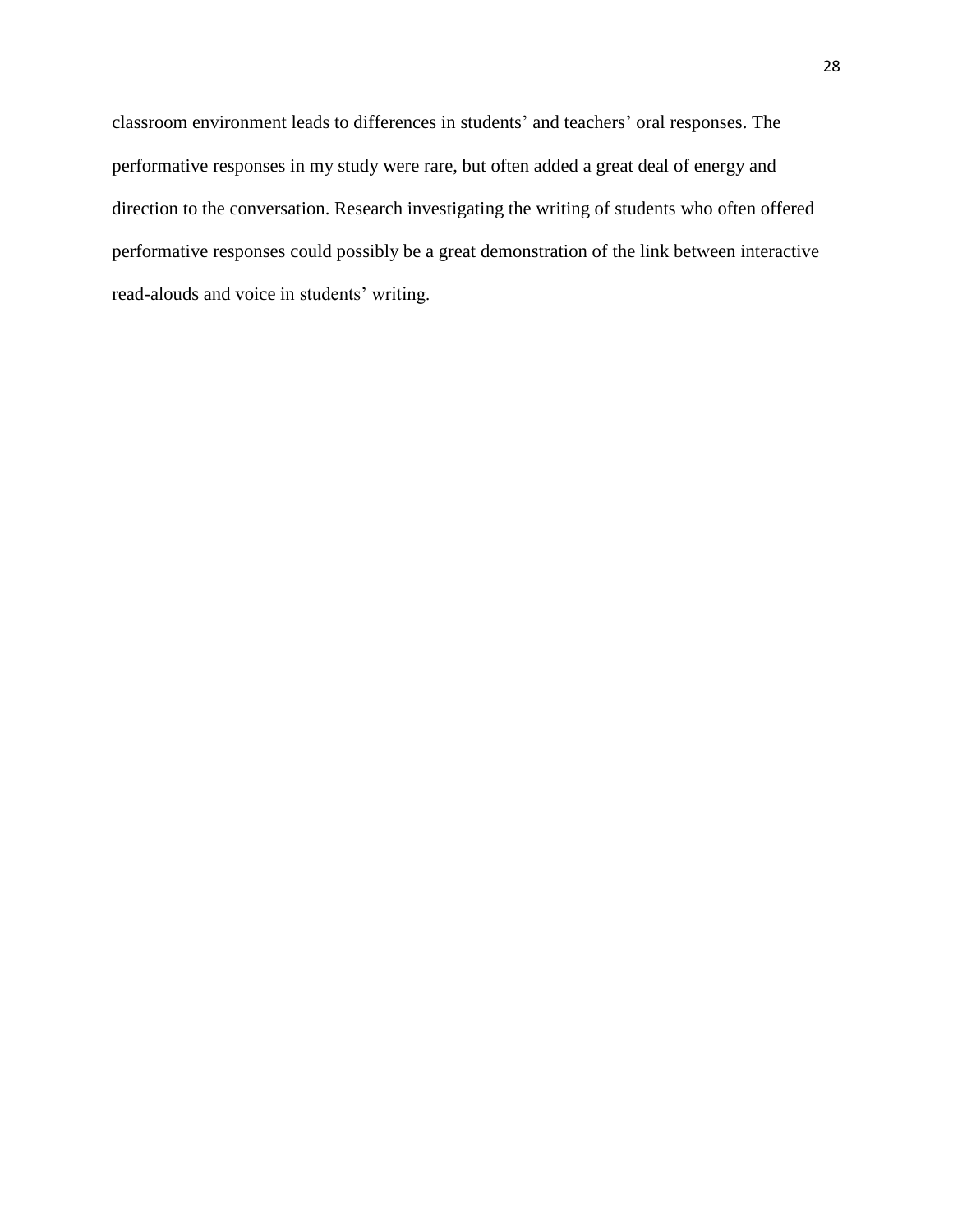## **Citations**

- Barrentine, S. (1996). Engaging with reading through interactive read-alouds. *The Reading Teacher*, 50, 1, 36-43.
- Eeds, M., & Wells, D. (1989). Grand conversations: An exploration of meaning construction in literature study groups. *Research in the Teaching of English*, 23(1), 4-29.
- Fisher, D., Flood, J., Lapp, D., & Frey, N. (2004). Interactive read-alouds: Is there a common set of implementation practices? *The Reading Teacher,* 58 (1), 8-17.
- Glaser, B., & Strauss, A. (1967). *The discovery of grounded theory: Strategies for qualitative research.* Chicago: Aldine Publishing.
- Rosenblatt, L. (1938/1995). *Literature as exploration (revised*). NY: Modern Language Association of America.
- Sipe, L. (2000a). The construction of literary understanding by first and second graders in oral response to picture storybook read-alouds. *Reading Research Quarterly*, 35 (2), 252-275.
- Sipe, L. (2000b). "Those two gingerbread boys could be brothers": How children use intertextual connections during storybook readalouds. *Children's Literature in Education*, 31, 2, 73-90.
- Sipe, L. (2001). A palimpsest of stories: Young children's construction of intertextual links among fairytale variants. *Reading Research and Instruction*, 40, 4, 333-352.
- Sipe, L. (2008). *Storytime: Young children's literary understanding in the classroom*. New York: Teachers College Press.
- Strauss, A., & Corbin, J. (1990). *Basics of qualitative research: Grounded theory procedures and techniques*. Newbury Park, CA: Sage Publications.

# References

- Anderson, R.C., Hiebert, E.H., Scott, J.A., & Wilkinson, I.A.G. (1985) *Becoming a nation of readers: The report of the Commission on Reading.* Washington, DC; National Institute of Education.
- Calkins, L. (1994). *The art of teaching writing*. Portsmouth, NH: Heinemann.
- Manak, J. (2011). The Social Construction of Intertextuality and Literary Understanding: the Impact of Interactive Read-Alouds on the Writing of Third-graders During Writing Workshop. *Reading Research Quarterly*, 309-311.
- Sipe, L. (1993). Using transformations of traditional stories: Making the reading-writing connection. *The Reading Teacher,* 47 (1), 18-26.
- Trelease, J. (1989). *The new read-aloud handbook.* New York: Viking.